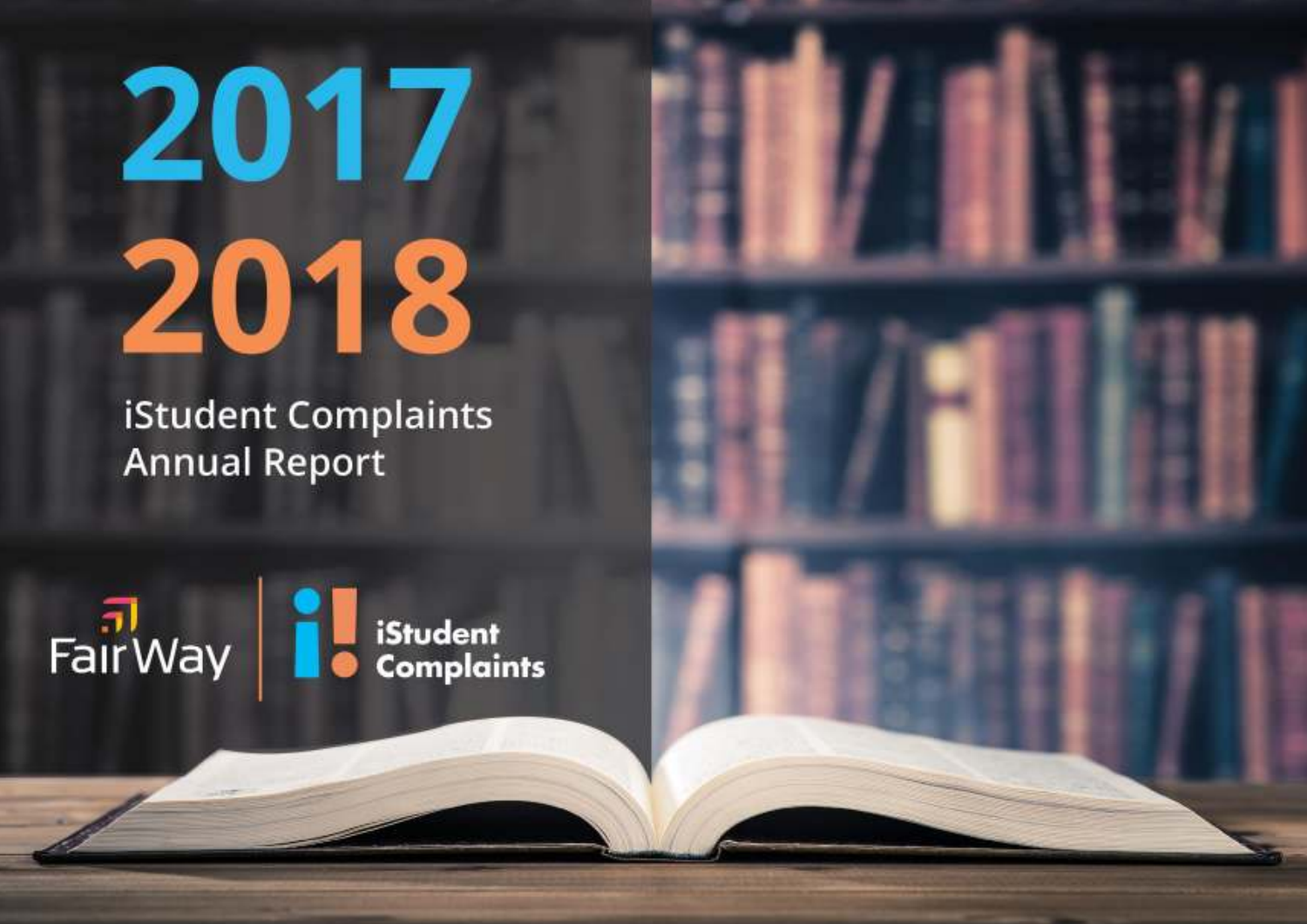# **Contents**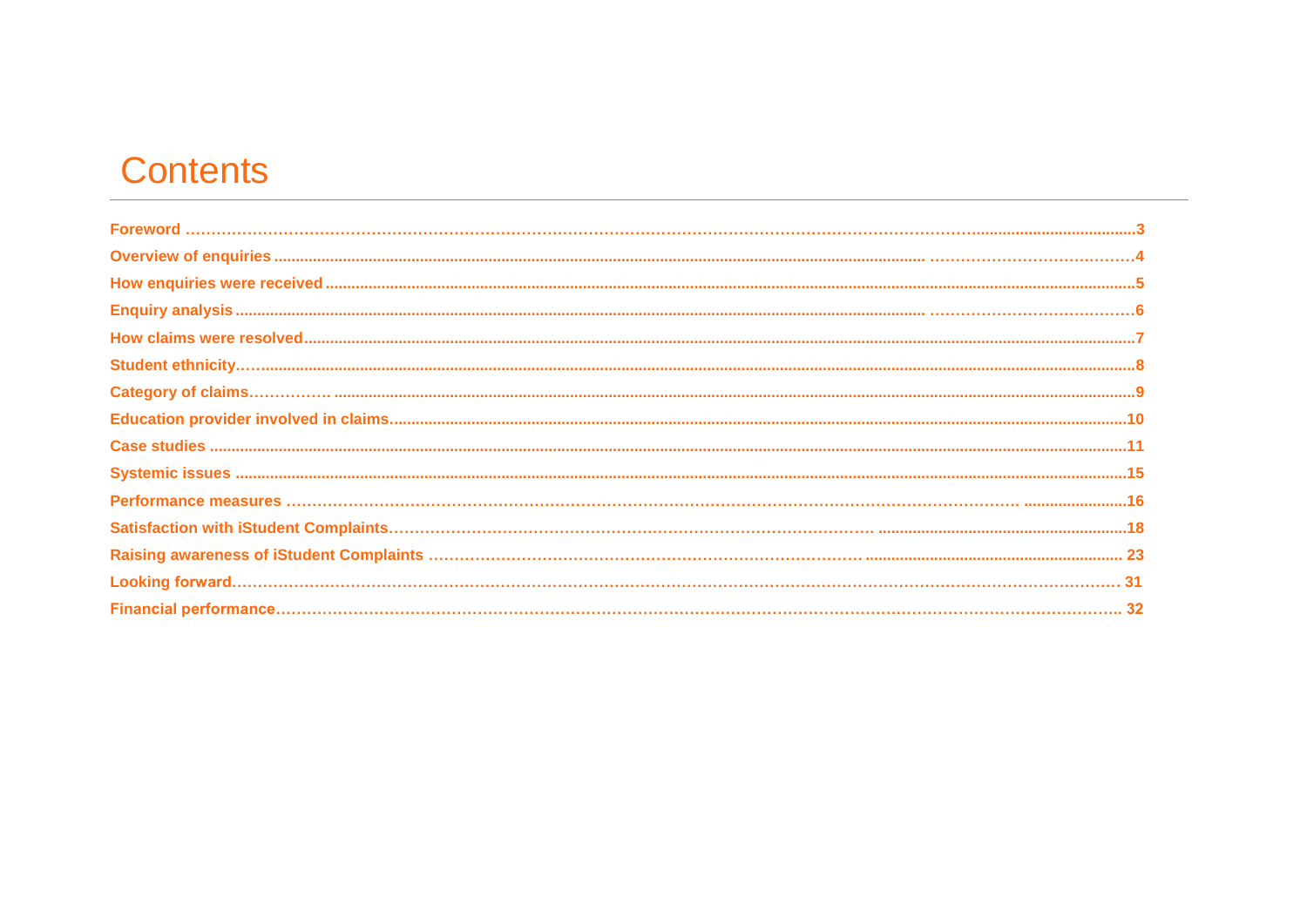## Foreword from Denise Evans – iStudent Complaints Client Director

#### Tēnā koutou katoa

It is with pleasure that we present the second iStudent Complaints Annual Report.

This last year has been a year of significant growth in the use of the scheme. The number of enquiries has risen by over fifty percent, and this is due to both providers and students becoming more aware of the iStudent Complaints service.

Over the past year iStudent Complaints has attended a number of events which have promoted the scheme and we have also established links with industry organisations. We have engaged with providers through regular newsletters and a highly successful webinar presented by iStudent Complaints' primary Resolution Coordinator, Richard Hazelwood and our very experienced Resolution Practitioner, Samantha de Coning. We also regularly engage with international students through our iStudent Complaint's blog and social media engagements created by our digital media guru, Connor Clements.

We continue to appreciate the collaboration with NZQA and the Ministry of Education. Looking ahead, iStudent Complaints plans to build on the level of engagement and anticipates more disputes being resolved at the early resolution phase within the scheme process.



Ngā Mihi

**Denise Evans** 

Denise Evans is Principal, Dispute Resolution at FairWay Resolution Limited. As part of this role, Denise provides Dispute Resolution leadership within FairWay and champions the use of Dispute Resolution services in New Zealand and internationally. Denise maintains Client Director oversight of iStudent Complaints.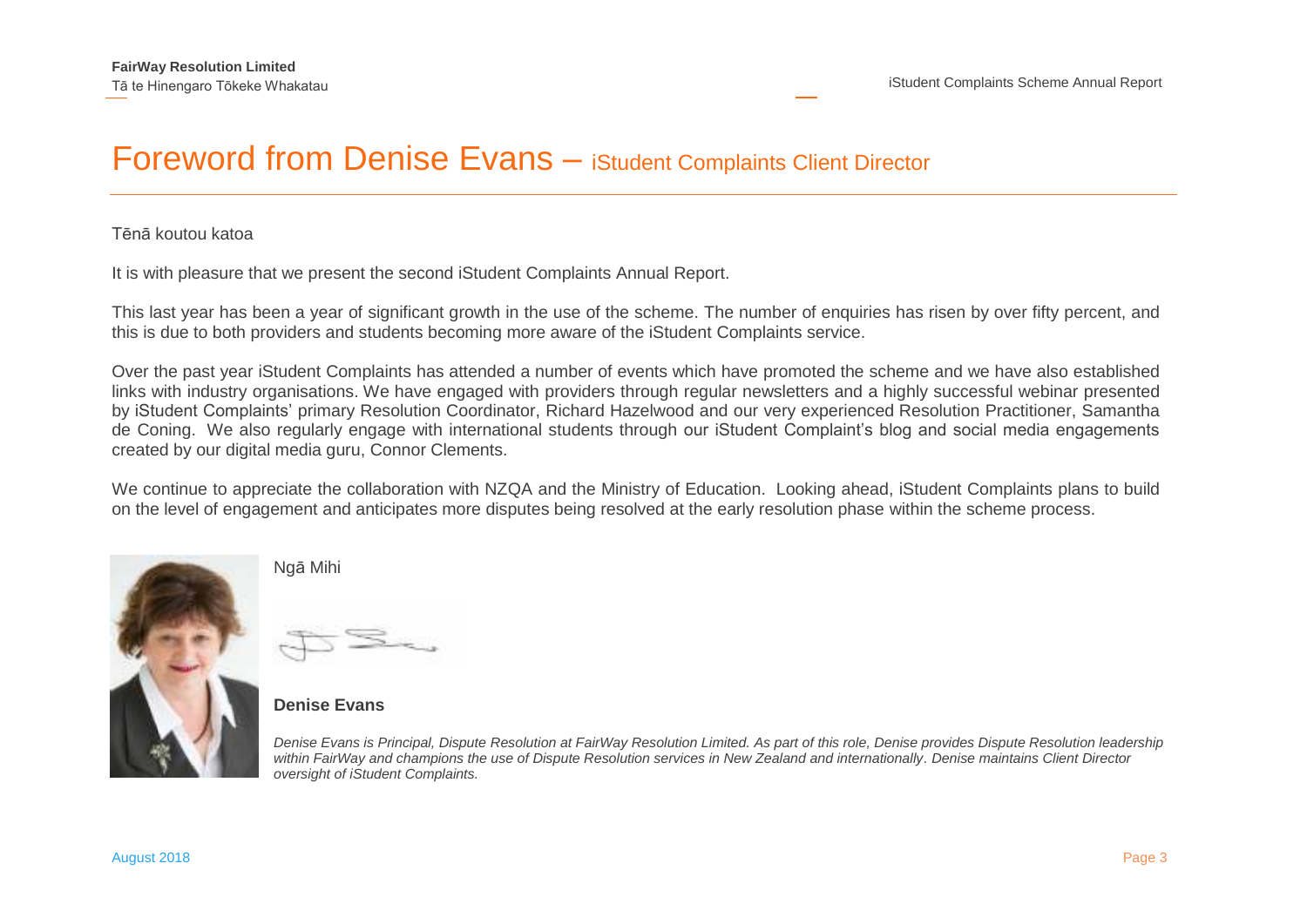# <span id="page-3-0"></span>Overview of enquiries

#### Volume of enquiries and a set of the Coverview Coverview



Enquiries have increased from 71 during our first year of its operation, to 116 registered contacts from 1 July 2017 to 30 June 2018.

Over half of all enquiries / complaints received this year have come from students from India.

This year, there has been an increase in the number of contacts made directly with iStudent Complaints which indicates an increased awareness of the scheme. There has been an increased proportion of contacts made by telephone which is encouraging.

Resolution Coordinators have found the use of interpretation services to be very beneficial when dealing with some students. The added value in enabling the student to tell their story should not be underestimated.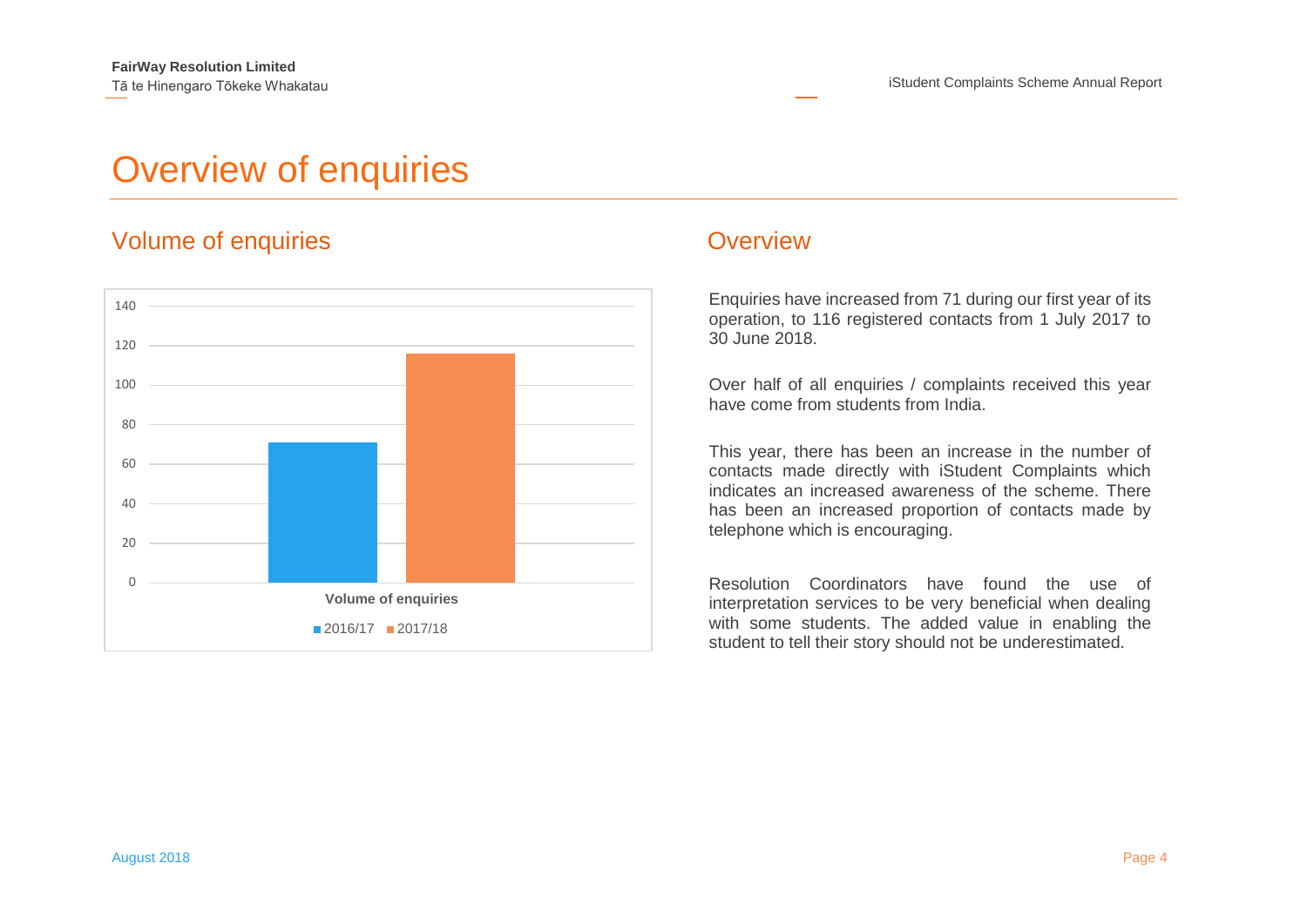# How enquiries were received

Digital communication channels continue to be most popular method of communication for international students seeking to contact iStudent Complaints. This year, there has been an increase in the number of contacts made directly with iStudent Complaints.

#### Method of receipt **Details**



|                         | <b>Last Year</b> | (2016/17)<br><b>This Year</b> |                  | (2017/18)         |
|-------------------------|------------------|-------------------------------|------------------|-------------------|
|                         | <b>Enquiries</b> | <b>Percentage</b>             | <b>Enquiries</b> | <b>Percentage</b> |
| <b>NZQA</b><br>referral | 9                | 13%                           | 3                | 2%                |
| <b>Email</b>            | 29               | 41%                           | 47               | 41%               |
| <b>Online</b><br>form   | 20               | 28%                           | 41               | 35%               |
| <b>Post</b>             | 1                | 1%                            | 0                | 0                 |
| <b>Verbal</b>           | 12               | 17%                           | 25               | 22%               |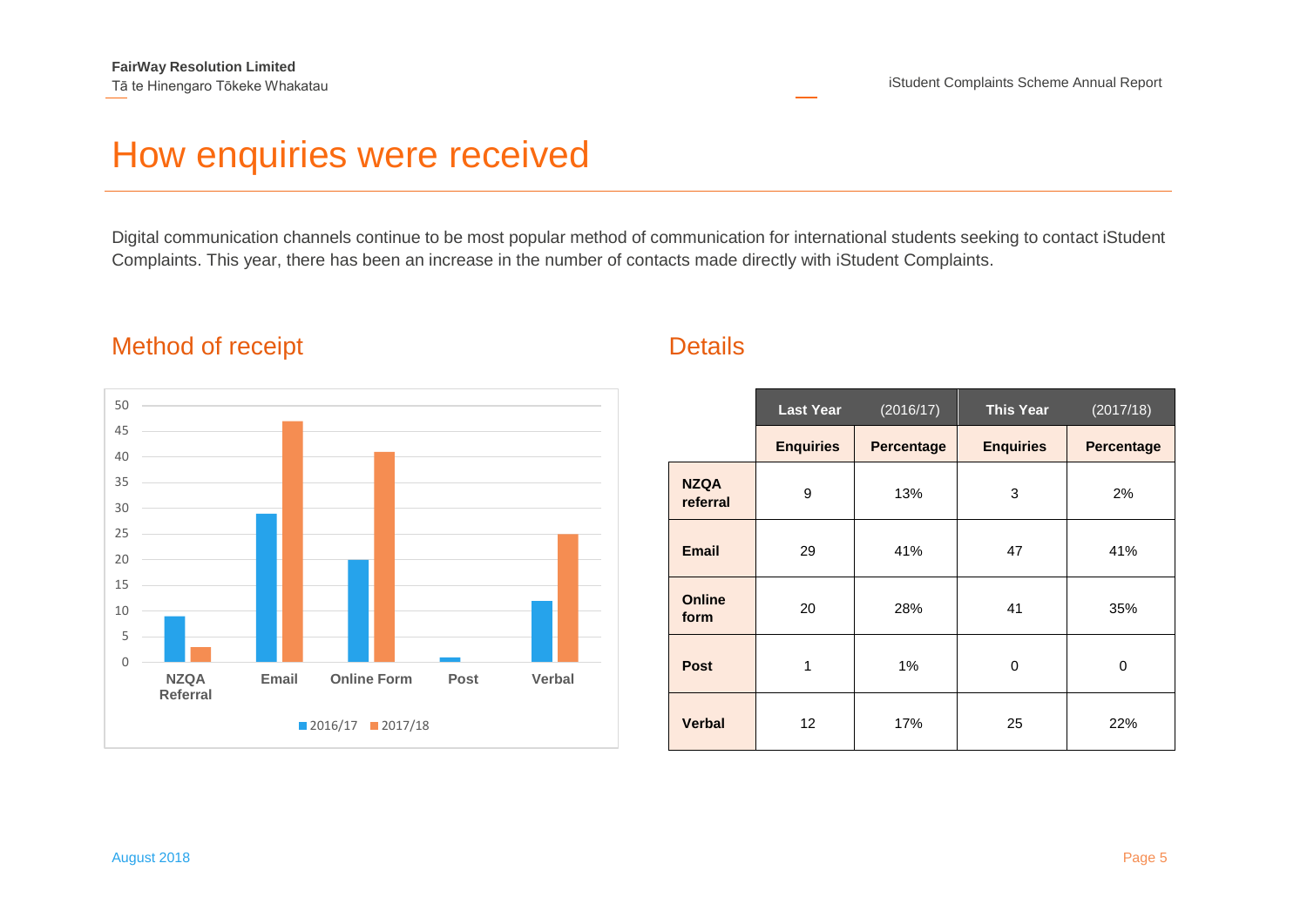# Enquiry analysis

Our Resolution Coordinators guide students and providers through the process. They explain the next steps, gather all the necessary information, answer questions and keep in touch throughout the process. Many complaints are resolved at this initial enquiry phase.

## Enquiries received **Details**



|                                                | <b>Last Year</b><br>(2016/17) | <b>This Year</b><br>(2017/18) |
|------------------------------------------------|-------------------------------|-------------------------------|
| <b>Brought forward</b><br>(Balance at 1 July)  | ▭                             | 6                             |
| <b>New enquiries</b>                           | 71                            | 116                           |
| <b>Not accepted</b>                            | 8                             | 23                            |
| Withdrawn / not<br>proceeding                  | 19                            | 38                            |
| <b>Accepted claims</b>                         | 38                            | 51                            |
| <b>Carried forward</b><br>(Balance at 30 June) | 6                             | $\overline{4}$                |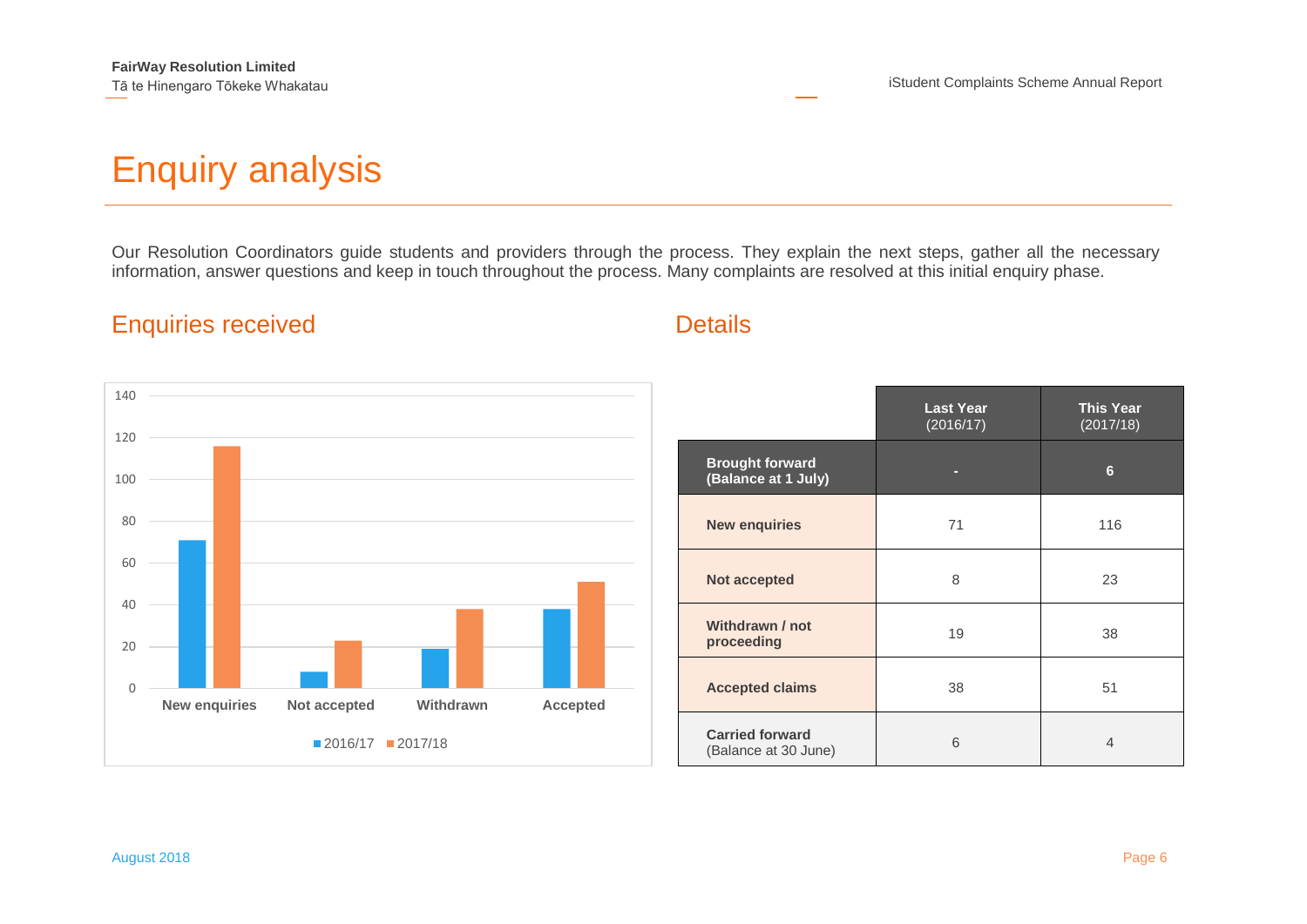# How claims were resolved

The iStudent Complaints team support education providers and students to work through issues and to resolve the matter. Our Resolution Coordinator will begin by facilitating the matter by gathering all information and engaging the parties in conversation. If the matter is still unresolved, then a Resolution Practitioner will help to negotiate a resolution or they may arrange a mediation. Most complaints can be resolved through this process. In the small number of cases where no agreement can be reached, a decision will be made through adjudication

#### Method of dispute resolution **Details** Details



|                                                | <b>Last Year</b><br>(2016/17) | <b>This Year</b><br>(2017/18) |
|------------------------------------------------|-------------------------------|-------------------------------|
| <b>Brought forward</b><br>(Balance at 1 July)  | $\Omega$                      | 10                            |
| <b>Resolved at facilitation</b>                | 14                            | 30                            |
| <b>Resolved at negotiation</b>                 | 1                             | 5                             |
| <b>Resolved at mediation</b>                   | 7                             | 5                             |
| <b>Resolved at adjudication</b>                | 6                             | 15                            |
| <b>Total claims resolved</b>                   | 28                            | 55                            |
| <b>Carried forward</b><br>(Balance at 30 June) | 10                            | 3                             |
| <b>Total</b>                                   | 38                            | 58                            |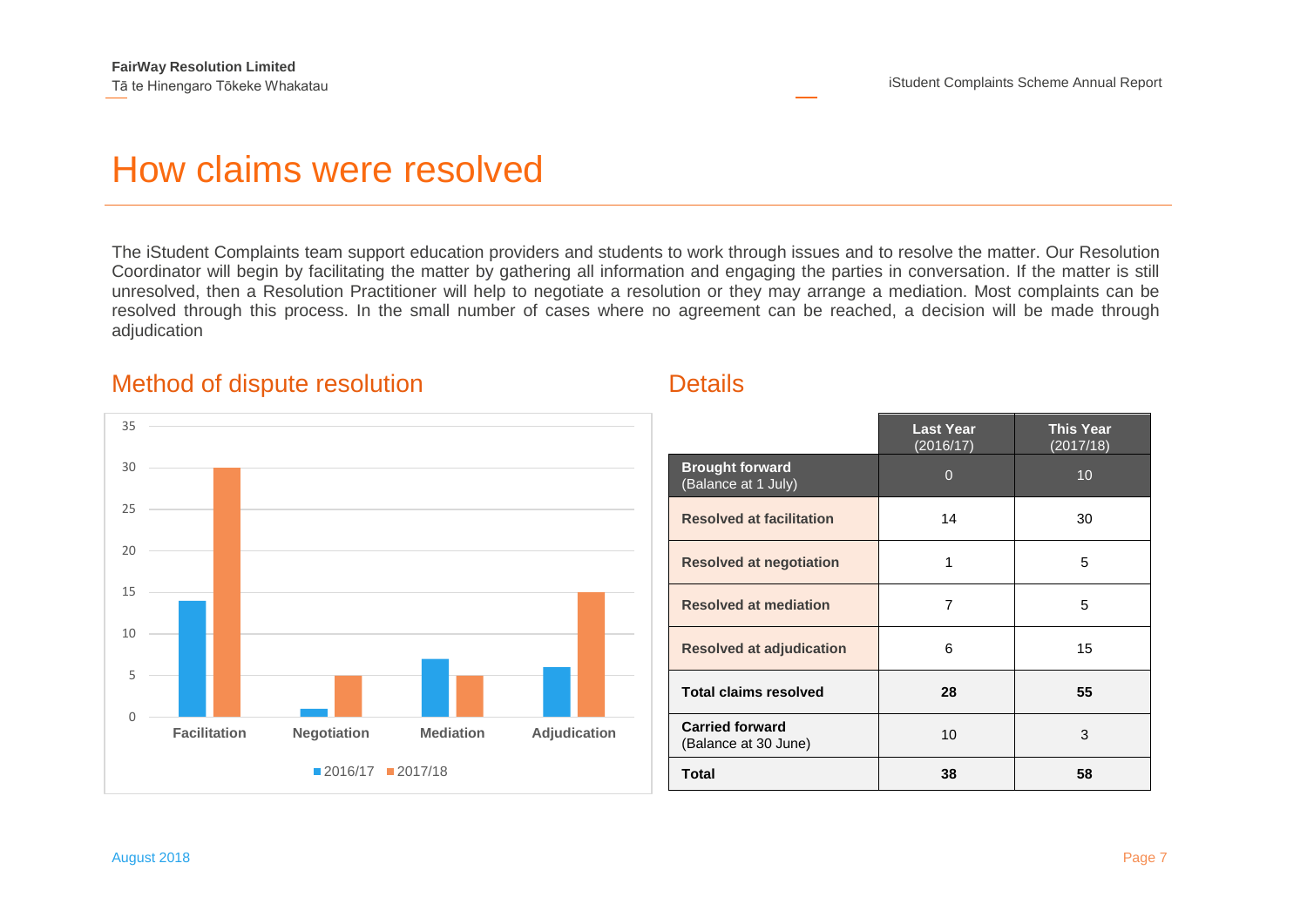# <span id="page-7-0"></span>Student ethnicity

Over half of all accepted claims received this year have come from students from India.

#### Ethnicity of accepted claims in 2017/18 Details



|                        | <b>Last Year</b> |                   |                  | <b>This Year</b>  |
|------------------------|------------------|-------------------|------------------|-------------------|
|                        |                  | (2016/17)         |                  | (2017/18)         |
| <b>Ethnicity</b>       | No. of<br>claims | <b>Percentage</b> | No. of<br>claims | <b>Percentage</b> |
| India                  | 12               | 32%               | 27               | 52%               |
| China                  | 11               | 29%               | 6                | 12%               |
| <b>Brazil</b>          | 0                | 0                 | 3                | 6%                |
| Pakistan               | 0                | 0                 | 2                | 4%                |
| Mexico                 | 3                | 8%                | 2                | 4%                |
| Chile                  | 0                | 0                 | 2                | 4%                |
| South<br>Korea         | 1                | 2%                | 2                | 4%                |
| Russia                 | 4                | 11%               | 1                | 2%                |
| Hong<br>Kong           | 2                | 5%                | 1                | 2%                |
| Other                  | 5                | 13%               | 5                | 10%               |
| <b>Total</b><br>claims | 38               |                   | 51               |                   |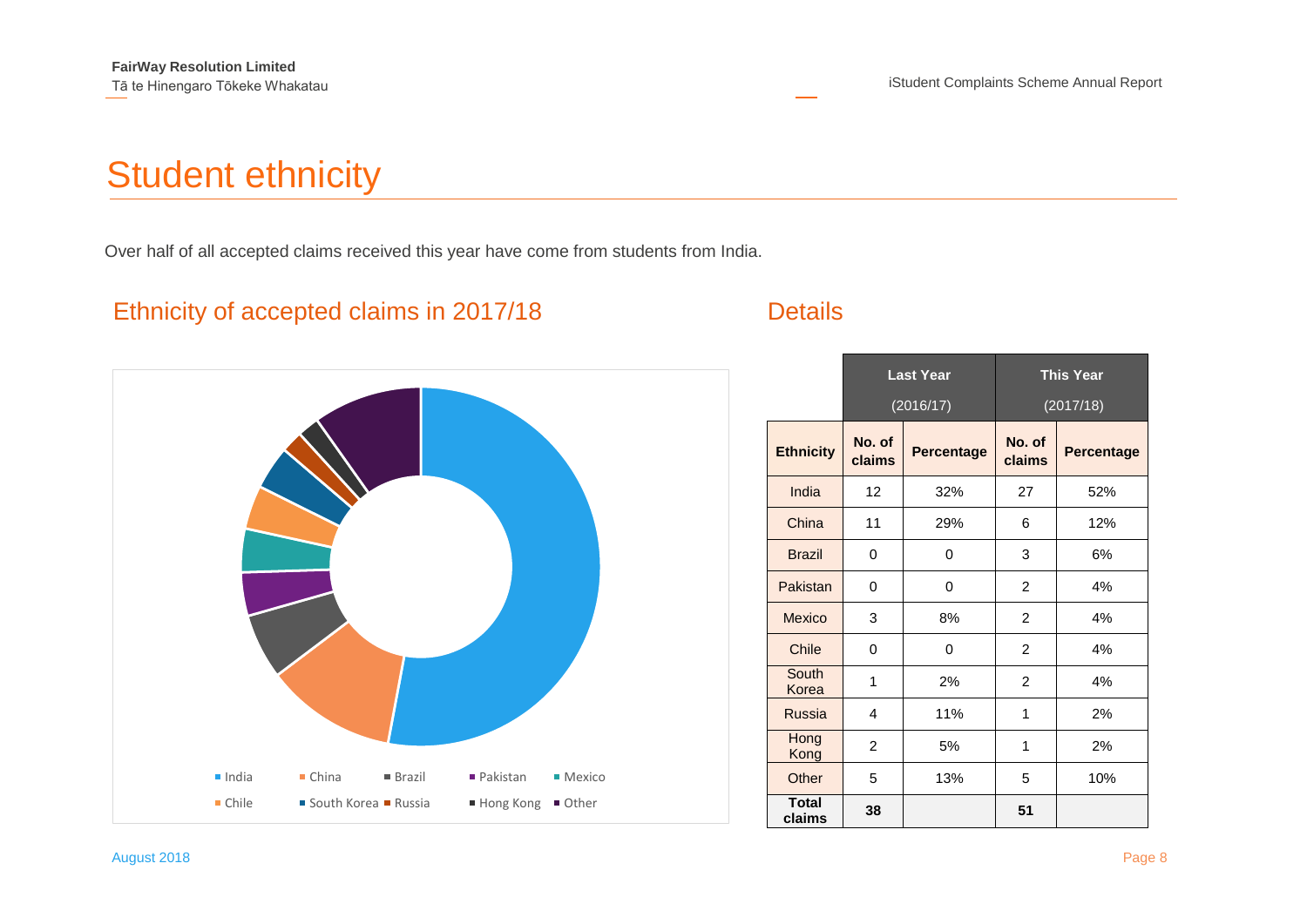## Category of claims

This table outlines the category of claims registered each year. The majority of iStudent Complaints claims involve refund requests.

|                                                    |                | <b>Last Year</b><br>(2016/17) | <b>This Year</b><br>(2017/18) |                            |
|----------------------------------------------------|----------------|-------------------------------|-------------------------------|----------------------------|
| <b>ISC category</b>                                | No. of claims  | <b>Percentage of total</b>    | No. of claims                 | <b>Percentage of Total</b> |
| <b>Refund - withdrawal</b>                         | 22             | 59%                           | 22                            | 43%                        |
| Refund - visa declined                             | 3              | 8%                            | 6                             | 12%                        |
| <b>Refund - termination</b>                        | 3              | 8%                            | 5                             | 10%                        |
| Refund - course closure                            | 3              | 8%                            | 5                             | 10%                        |
| <b>Misrepresentation</b>                           | 3              | 8%                            | $\overline{2}$                | 4%                         |
| Incorrect fee                                      | $\overline{2}$ | 5%                            | $\overline{2}$                | 4%                         |
| <b>Compensation (following NZQA investigation)</b> |                | 2%                            | 4                             | 8%                         |
| Other*                                             |                | 2%                            | 3                             | 6%                         |
| Refund quality of academic provision               | 0              | 0                             |                               | 2%                         |
| Termination **                                     | 0              | 0                             |                               | 2%                         |
| <b>Total claims</b>                                | 38             | 100%                          | 51                            | 100%                       |

*\* "Other" cases related to retake*-fee, debt collection action and alleged unauthorised withdrawal from Public Trust by an agent.

\*\* Relates to claim about incorrect termination as opposed to claim regarding amount of refund.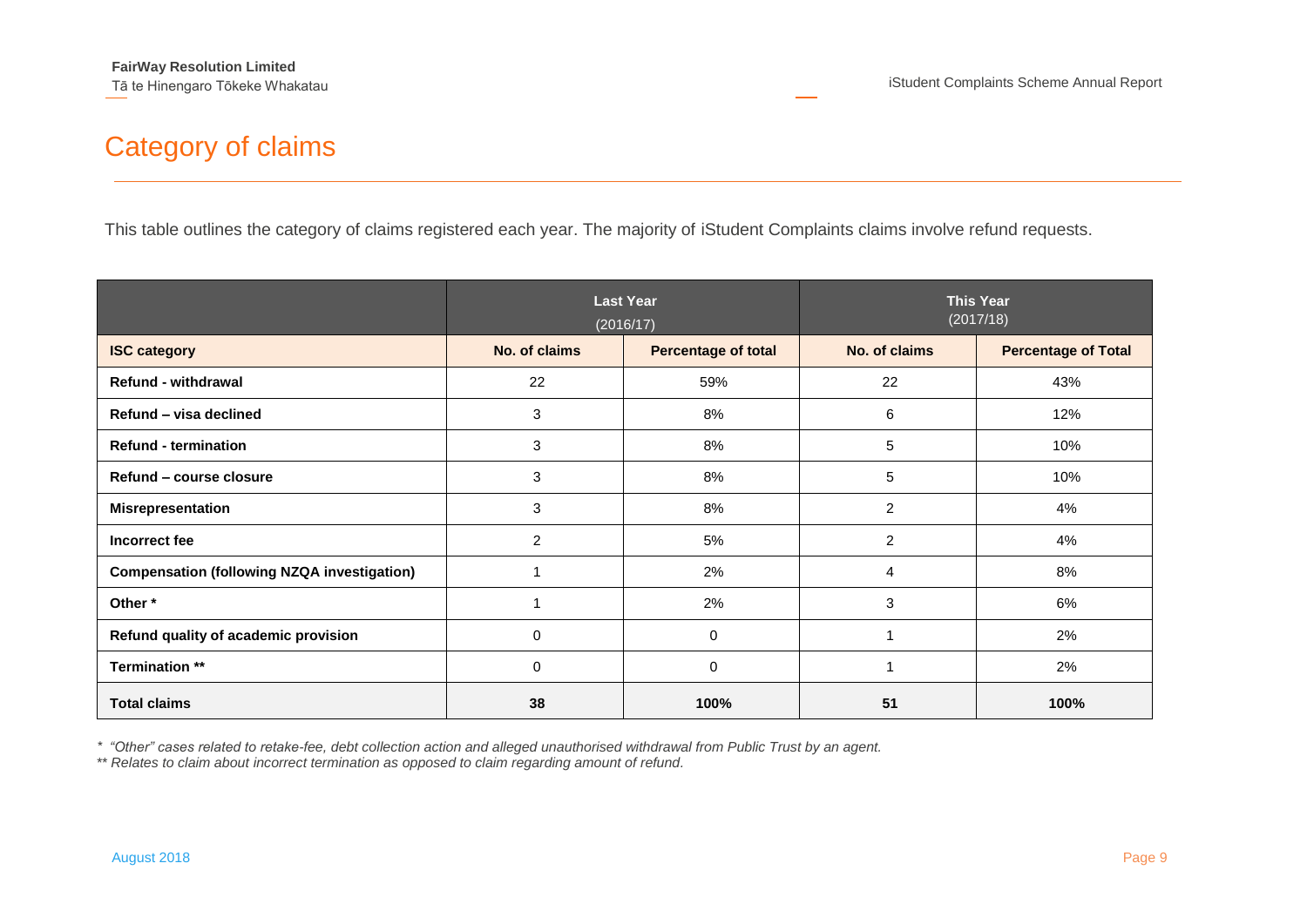## Education providers involved in claims

Three-quarters of registered claims in 2017/18 involved Private Training Establishments (PTEs).

#### 2017/18 provider overview Details



|                                      |                  | <b>Last Year</b><br>(2016/17) | <b>This Year</b><br>(2017/18) |            |
|--------------------------------------|------------------|-------------------------------|-------------------------------|------------|
|                                      | <b>Enquiries</b> | <b>Percentage</b>             | <b>Enquiries</b>              | Percentage |
| <b>Primary</b><br><b>School</b>      | 0                | 0                             | 0                             | $\Omega$   |
| <b>Intermediate</b><br><b>School</b> | 1                | 3%                            | $\overline{2}$                | 4%         |
| <b>Secondary</b><br><b>School</b>    | 0                | 0                             | 3                             | 6%         |
| <b>PTE</b>                           | 34               | 89%                           | 39                            | 76%        |
| <b>ITP</b>                           | $\overline{2}$   | 5%                            | 5                             | 10%        |
| <b>University</b>                    | 1                | 3%                            | $\overline{2}$                | 4%         |
| <b>Total</b>                         | 38               | 100%                          | 51                            | 100%       |

Please note that all demographic information relates to claims accepted during the current reporting year and does not include claims carries forward from last year.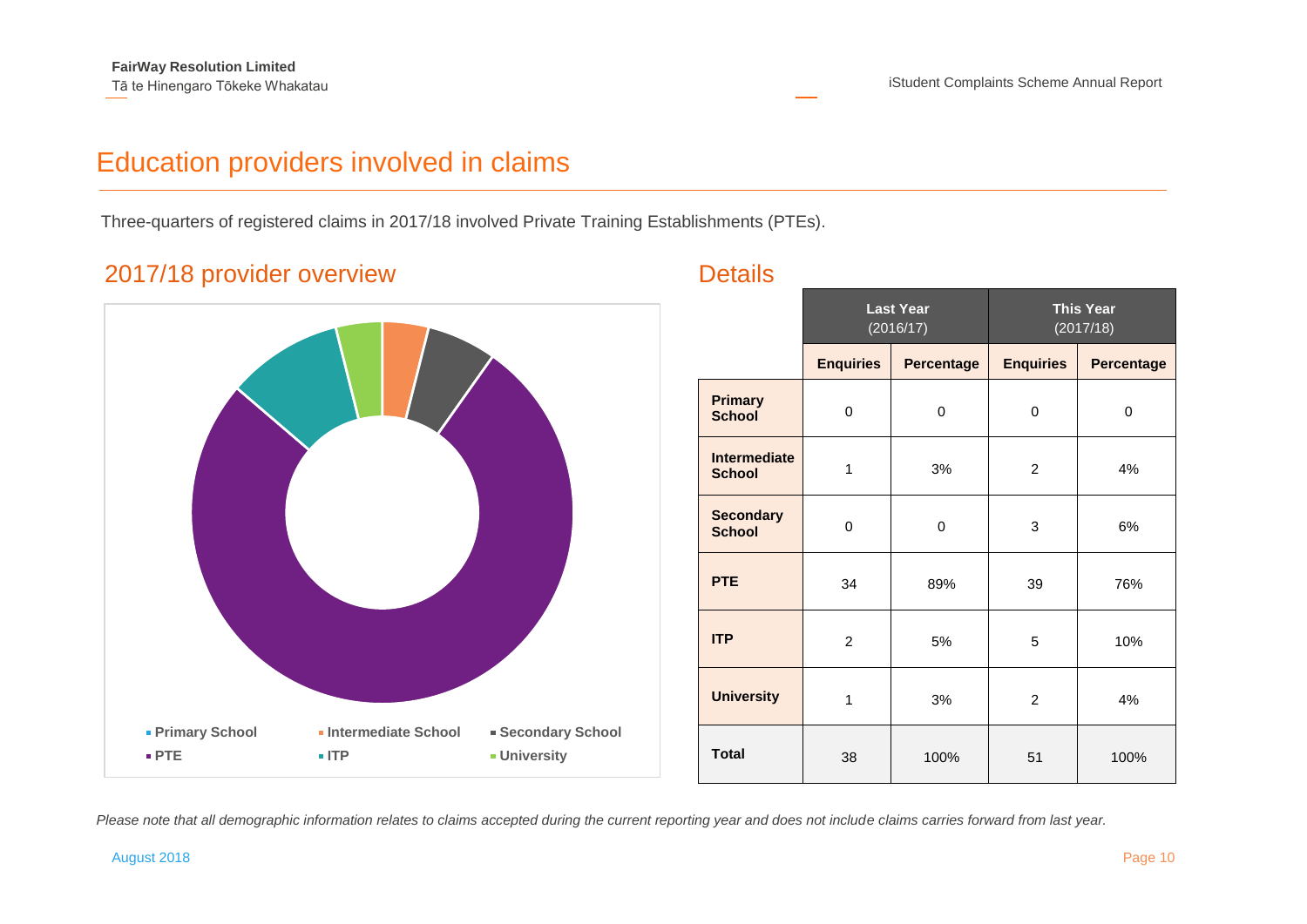# <span id="page-10-0"></span>Case studies

#### 1. Refund request after a student was issued with notice of deportation by Immigration NZ

A student accepted an offer of a course beginning in July 2016 with Provider A.

Then in September 2016, the student applied and paid in advance for two further concurrent NZ Certificate Courses with a different provider (Provider B). The first of the two new courses running for 28 weeks beginning 24 October 2016. The second course to run for 52 weeks commencing May 2017.

On 12 October, an application was filed with Immigration NZ for a student visa. However, on 25 November the student received a deportation notice from Immigration NZ (INZ). INZ advised it was declining the visa because he had breached previous conditions by not attending his course with Provider A at all times. INZ also had concerns regarding whether the student was acting in good faith as he had not informed them that he was no longer studying with Provider A. The decision advised that his interim visa had expired, and that the student was accordingly unlawfully in New Zealand.

A 42-day period for appeal was advised and the student also sought assistance from a Member of Parliament; however, the request was unsuccessful. In February 2017, a further application for a visa was lodged, this application was declined in February and the student advised that he was required to leave New Zealand immediately.

Provider B refunded the fees for the second course but declined to refund the fees relating to first course. The provider held that the ten-working day period (during which a 75% refund was possible) had passed.

The adjudicator found that the responsibility for securing and maintaining a visa sits with the student and not the provider. Therefore, the fact that the visa was not issued is a matter between the student and INZ, not the student and provider. As a result, there was no obligation on the provider to refund any portion of the course fees for the first course.

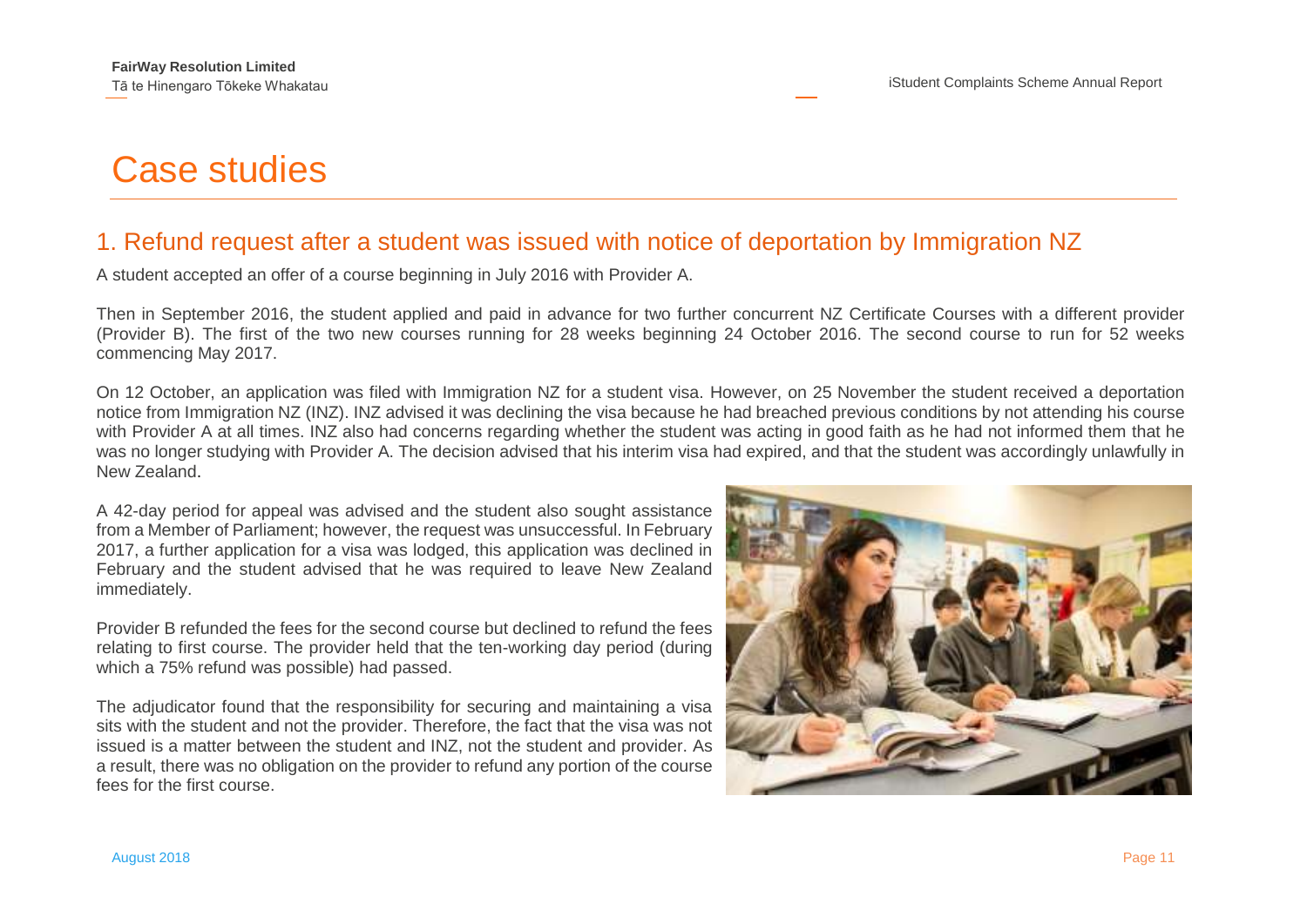#### 2. Refund request after a student withdrew from her course due to pregnancy

A student enrolled in a two-year diploma course in April 2014. The student discovered that she was pregnant in May 2015 and withdrew from the course at the end of May 2015. The provider informed her that she could return to the school to continue with her studies in the future. In November 2017, the student visited the provider and enquired about a refund for the balance of the fees she had paid for the 2015 study year. The provider informed her that no refund was owed due to two years having elapsed since her withdrawal. However, the student argued that she was never informed that a request for a refund would need to be made within a specific time of the withdrawal.

The student made a complaint to iStudent Complaints as she felt she was entitled to a refund on the basis that she withdrew before the end of the course due to health reasons. Further, that she was not aware of any refund period at the time of her enrolment and that the school did not make her aware of the refund period at any time during her studies or that she was not entitled to a refund at the time of her withdrawal. The provider's position was that the student was not entitled to a refund as she withdrew after the refund period had ended, that she was made aware of the refund policy and further, that there were no grounds for a discretionary compassionate refund.

The student and the provider met in mediation in an attempt to reach agreement but were unable to reach agreement and the matter was referred to adjudication. Ultimately there was one question which the International Student Contract Dispute Resolution Scheme had to determine: was the student entitled to a refund of the unused portion of the tuition fee.

Section 9 of the International Student Contract Dispute Resolution Scheme Rules 2016 states that an adjudicator is required to act in accordance with "what is fair and reasonable in all the circumstances, have regard to the law, the relevant good practice, the code, and other Government policies." Further "the adjudicator is not bound by either the rules of evidence or previous decisions and is required to determine the dispute according to the substantial merits and justice of the case, and in doing so is not bound to give effect to strict legal obligations or to legal forms or technicalities."

Given the dates that the student attended her studies, more than 10 working days had elapsed before the Student withdrew from the course therefore it did not appear that the Student would be entitled to a refund. The student's complaint and submissions to the International Student Contract Dispute Resolution Scheme advised that she withdrew from the course due to health reasons as she was ill due to her pregnancy and there were other possible health concerns raised (which did not eventuate). The student approached the provider regarding a withdrawal and believed that the provider was supporting her decision to withdraw on this basis.

The adjudicator considered the circumstances of the case and; whilst of the opinion that this was a reasonable assumption for the student to make, found that this did not result in the student qualifying for a refund on compassionate grounds as a matter of course. It was the adjudicator's opinion that these are two separate issues in that the former relates to a reason for a withdrawal by a student while the latter relates to whether the Provider will exercise their discretion to grant a refund for compassionate reasons. The Complaint was dismissed.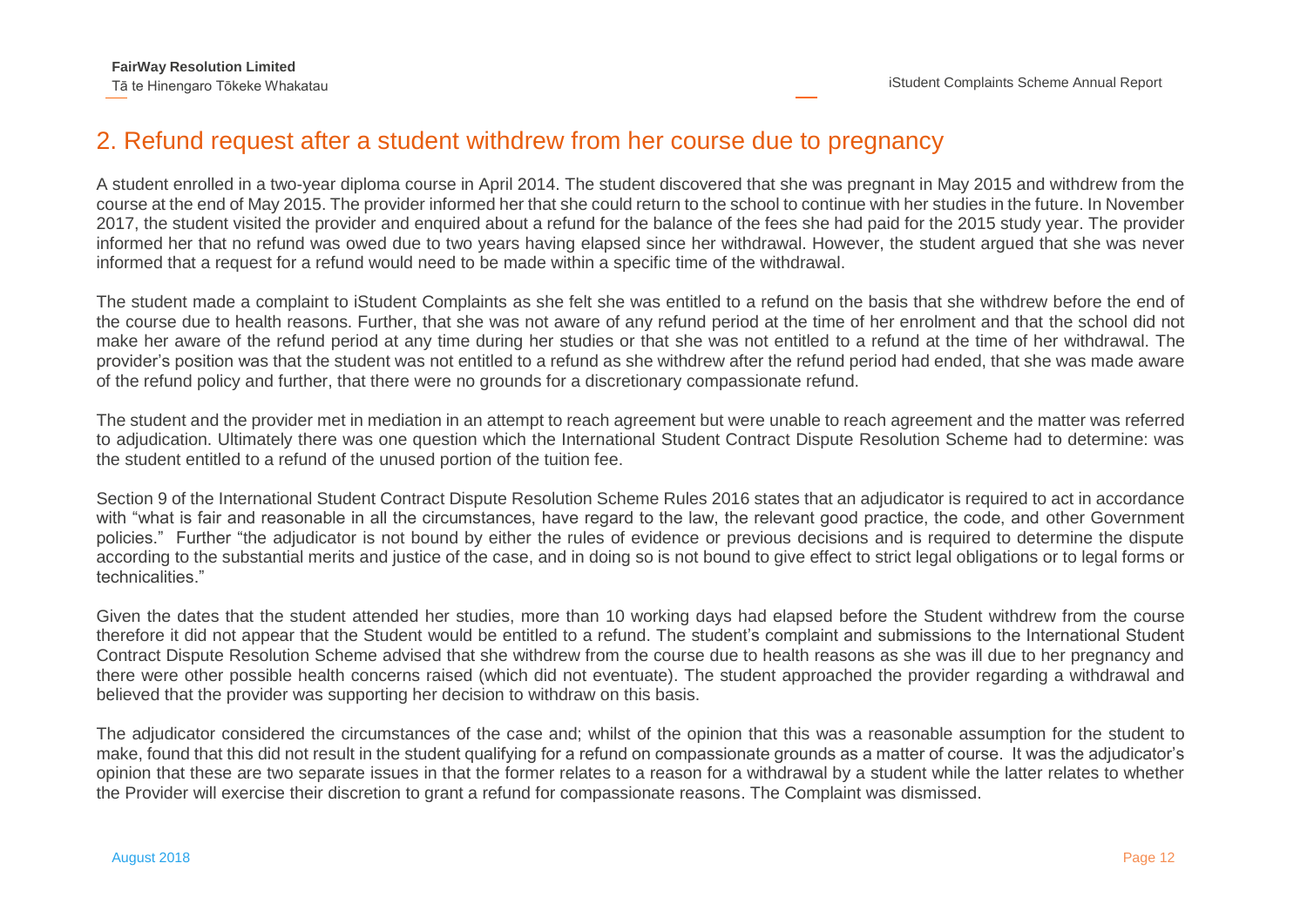#### 3. Compensation request after a provider disposed of a student's personal property



The student, in the final year of their master's course, stored personal property in lockers allocated by the provider. The student's name and years of study were clearly labelled on the locker. When the student returned to commence the 2017 academic year, they discovered that their personal items were gone.

The provider subsequently confirmed that it was responsible for removing the student's property and that (with the exception of one item that was subsequently returned to the student) the contents of the locker had been disposed of. The provider stated that it had given students notice to clear the lockers of all personal belongings by way of a sign placed on the study area door towards the end of Semester 2 – the notice included a date by which the lockers were to have been cleared and a disclaimer "no responsibility will be taken for anything lost or stolen after this date."

The student stated that he was unaware that he was required to empty his locker at the end of the academic year and that the provider did not make him aware of this, "by any communication, email or otherwise". The student argued that the provider was not entitled to dispose of his property in this way. The student made a complaint through the provider's internal complaint process seeking damages amounting to the value of the property lost as well as a formal apology. When the parties were not able to reach a settlement themselves, the dispute was brought before the iStudent Complaints Scheme. Initially the student had sought compensation totalling NZ\$125, when the complaint reached iStudent Complaints the claim had increased to \$500 when the student "realised that they had not realised that a number of other items were also missing."

In their proposed decision, the adjudicator for the International Student Contract Dispute Resolution Scheme (iStudent Complaints) determined that the provider had breached a duty of care in respect of the property belonging to the student. Further, that the provider did not act reasonably in disposing of the student's goods immediately after removing them from the locker and without any further notification to the student. As a result, the provider was liable for the student's loss.

The parties were invited to meet with each other with a view to discussing the issues and finding a resolution. Both parties were also invited to provide further submissions to clarify their positions as outlined in the proposed decision before a final decision from the International Student Contract Dispute Scheme was issued. The student provided further information in support of his claim. The provider confirmed that they did not believe that further dialogue with the student would facilitate resolution in this matter. No further submissions were made by the provider In the final decision, the adjudicator found that whilst the complaint was upheld, with the exception of the replacement cost of one named item, the student had failed to verify ownership and /or establish the value of other items at the time that the loss occurred. An award in respect of the named item was granted.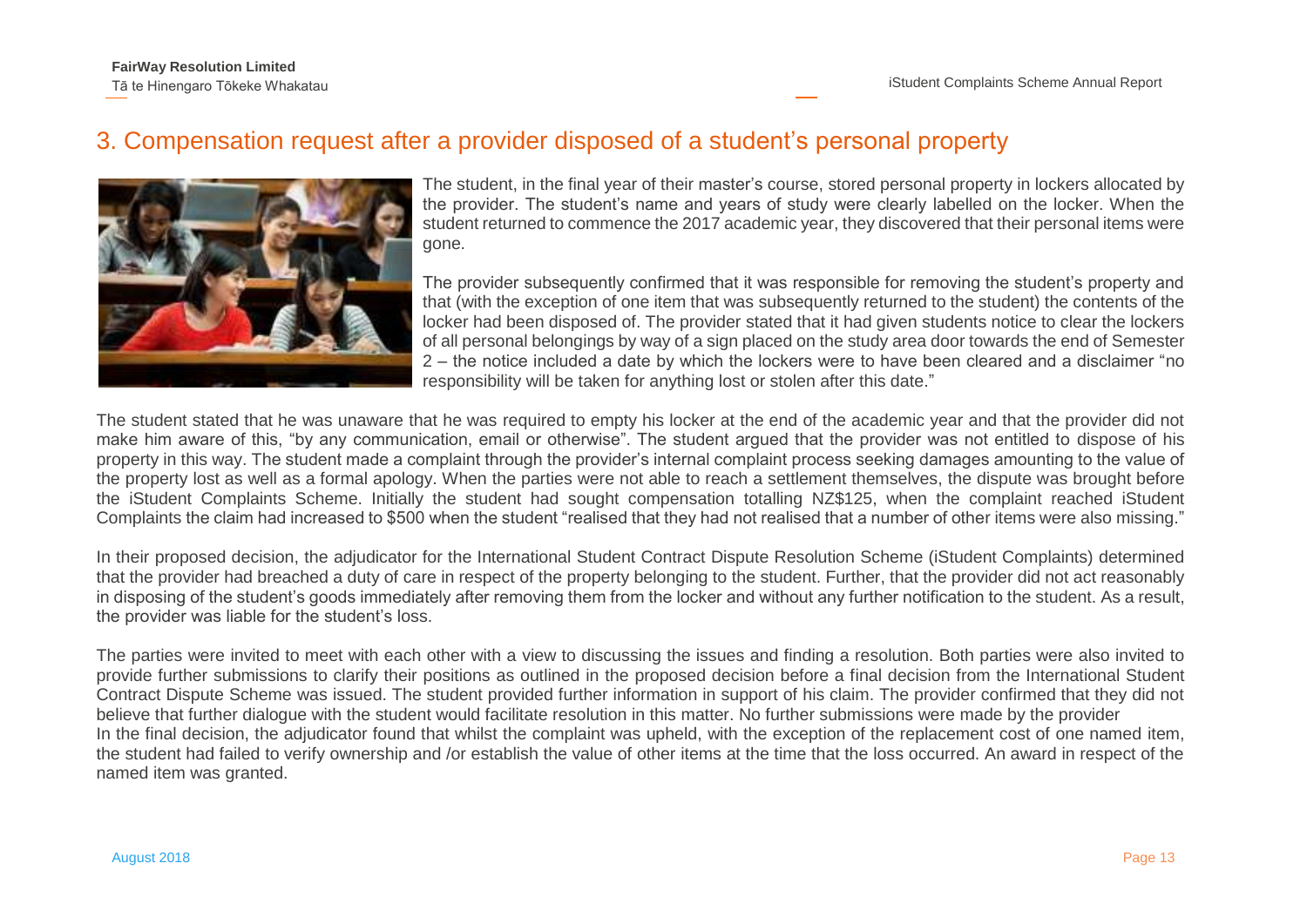#### 4. Refund request for the second half of a two year course

An international student had enrolled in a two-year course. Before the start of year two, the student withdrew from the course and requested a refund for the second-year fees.

The provider declined the refund request on the basis that the student was out of time to receive any refund.

The student was unhappy with the decision and made a formal complaint to the provider, but matters were not resolved when the claim was rejected. The student contacted a lawyer who, after contacting Public Trust and NZQA, was referred to iStudent Complaints – the body who look at complaints from international students regarding contractual or financial matters.

After confirming the student's situation, iStudent Complaint's Resolution Coordinator requested a copy of the enrolment form and payment schedule. The Resolution Coordinator then contacted the provider and requested that it clarify its position.

The provider confirmed that according to its policy, for a student who enrolled for a course/programme that is more than 3 months, there would be no refund after ten working days of the course starts. In this case, the student had enrolled for a 2 years course which began in July 2016. In May 2017, the student had submitted a withdrawal application because they wanted to withdraw from the course. As the refund period had passed, unfortunately the student was not eligible for any refund.

After presenting the Provider's position to the student, the student argued that there were aspects about her situation that they had not taken into consideration.

It was suggested that both parties could meet with an iStudent Complaints mediator who could help the parties reach a resolution. The mediator spoke with the two parties individually by telephone before a meeting was organised.

During the meeting, the parties were able to gain a better understanding of each other's' position. Eventually an agreement was reached between the two parties. A settlement agreement was signed, and the case was closed. The two parties had achieved a satisfactory outcome.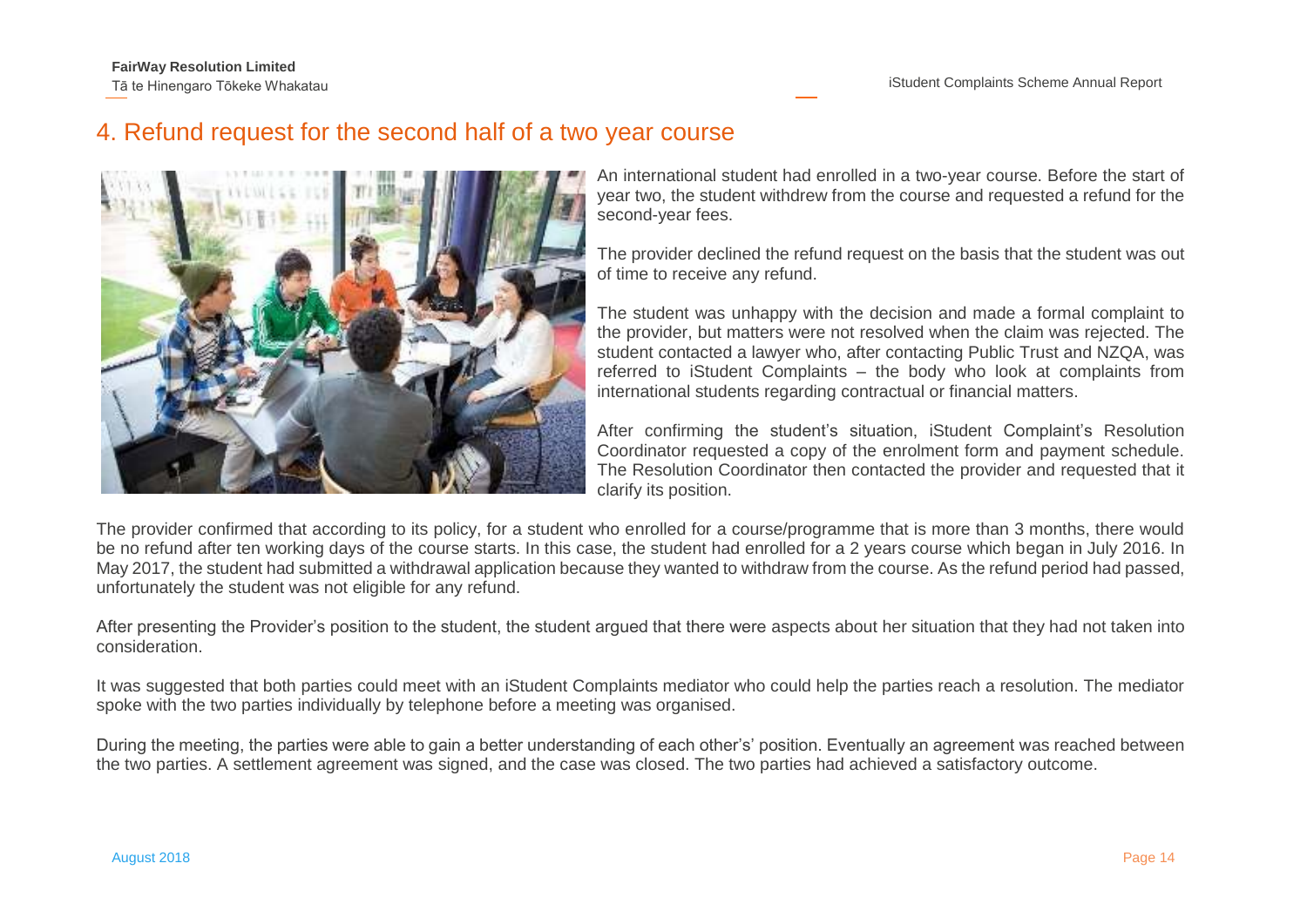# Systemic issues



#### **Export Education Levy**

iStudent Complaints has been contacted by several students affected by closures or voluntary deregistrations of a number PTE's following NZQA investigations.

Whilst those students able to remain in New Zealand are assisted by NZQA to transfer to other providers (sometimes using funding from the Export Education Levy), there are some who find themselves unable to continue their studies. Financial constraints may mean students on a "fixed budget" cannot extend their stay in NZ, for example one student explained they were unable to renew their student visa after having exceeded their permitted working hours whilst trying to support their family.

In such cases the students are advised to lodge complaints with their provider and, if matters are not resolved, contact iStudent Complaints. There may be difficulty in engaging with the provider if they are no longer operating (or in liquidation) which means that, even if the complaint is upheld, the student is unable to obtain any refund even though the provider is found liable to pay.

The process for the student to seek reimbursement from the Export Education Levy is not clear. Whilst occurrences are expected to be low (there has been one reported case of non-compliance referred to NZQA this year), it might be hoped that, in situations where redress of a debt cannot be obtained from the provider, the process for seeking reimbursement might be clarified to create more certainty for those involved.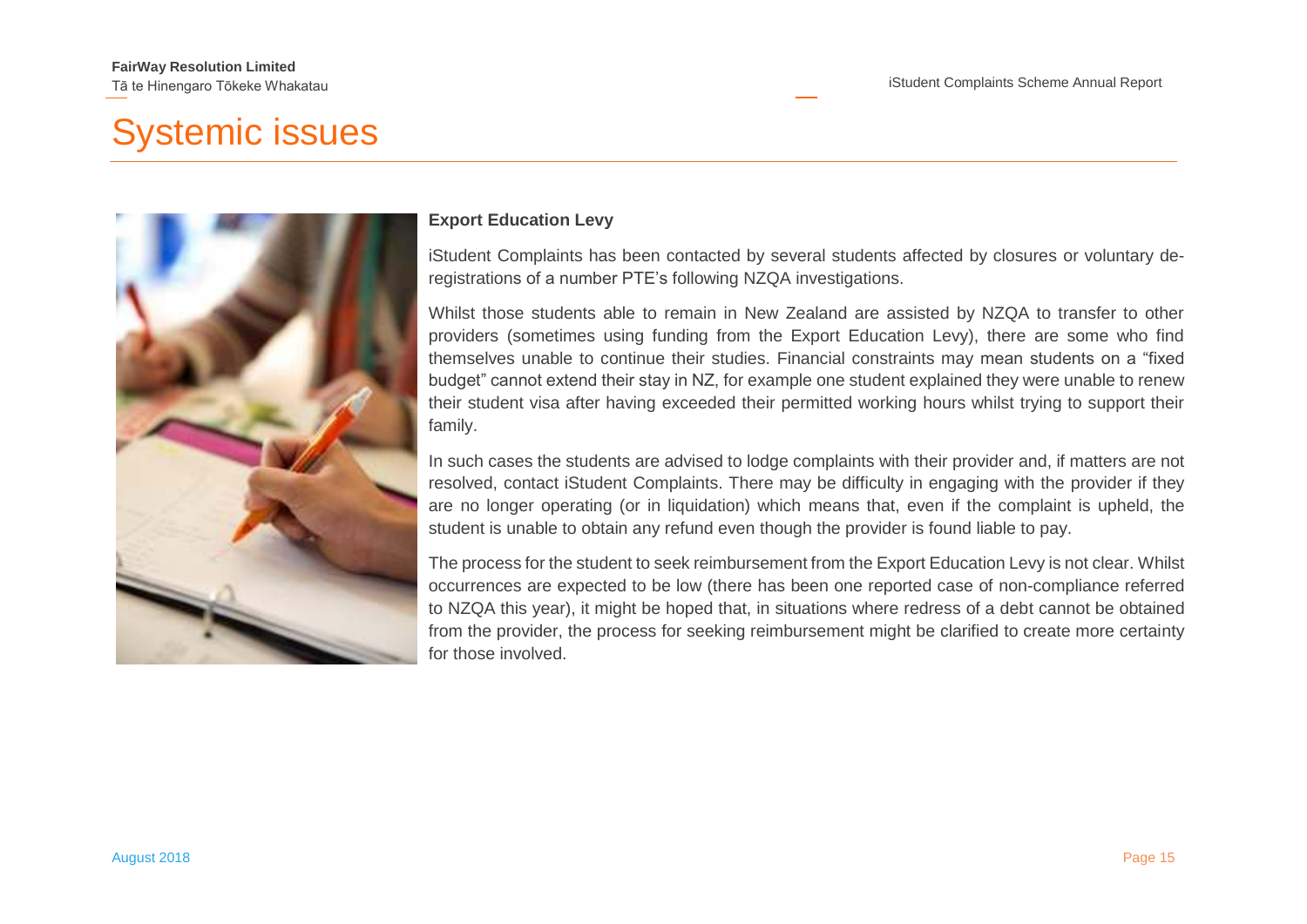# <span id="page-15-0"></span>Performance measures

| <b>Performance Measure</b>                                                                                                                  | <b>Target</b> | <b>Achieved</b>                                            | <b>Additional comments</b>                                                                                                                                                                                                                                                                                                                                                                                                                                                                                                            |
|---------------------------------------------------------------------------------------------------------------------------------------------|---------------|------------------------------------------------------------|---------------------------------------------------------------------------------------------------------------------------------------------------------------------------------------------------------------------------------------------------------------------------------------------------------------------------------------------------------------------------------------------------------------------------------------------------------------------------------------------------------------------------------------|
| Initial response to claim within 1 working<br>Day                                                                                           | 95%           | 95%<br>(Target Achieved)                                   |                                                                                                                                                                                                                                                                                                                                                                                                                                                                                                                                       |
| <b>Triage Decision</b> (accept and allocate practitioner,<br>request further information or decline) within 15<br>working days of claim     | 95%           | (Target Achieved)<br>100%                                  |                                                                                                                                                                                                                                                                                                                                                                                                                                                                                                                                       |
| <b>Negotiation</b> - Disputes managed by negotiation<br>completed within 10 working days of triage<br>decision)                             | 90%           | 100% (Target Achieved)                                     |                                                                                                                                                                                                                                                                                                                                                                                                                                                                                                                                       |
| <b>Mediation</b> – Disputes completed within 30 working<br>days of triage decision.<br>Disputes completed within 35 working days of triage. | 85%<br>95%    | 0%<br>(Target not achieved)<br>0%<br>(Target not achieved) | The average time for matter to resolve at<br>mediation was 59 days.<br>Of the 5 cases that were resolved at mediation, 2<br>involved the same parties and took a total of 71<br>days due to requests for extension by the parties.<br>These extensions were agreed to with the parties'<br>consent. It should be noted that contact with<br>parties has in all cases been within required<br>timeframes, however the circumstances of the<br>cases has required additional time (which is<br>available to the DRS at its discretion). |
|                                                                                                                                             |               |                                                            | The low volume of cases will mean that results<br>can be skewed.                                                                                                                                                                                                                                                                                                                                                                                                                                                                      |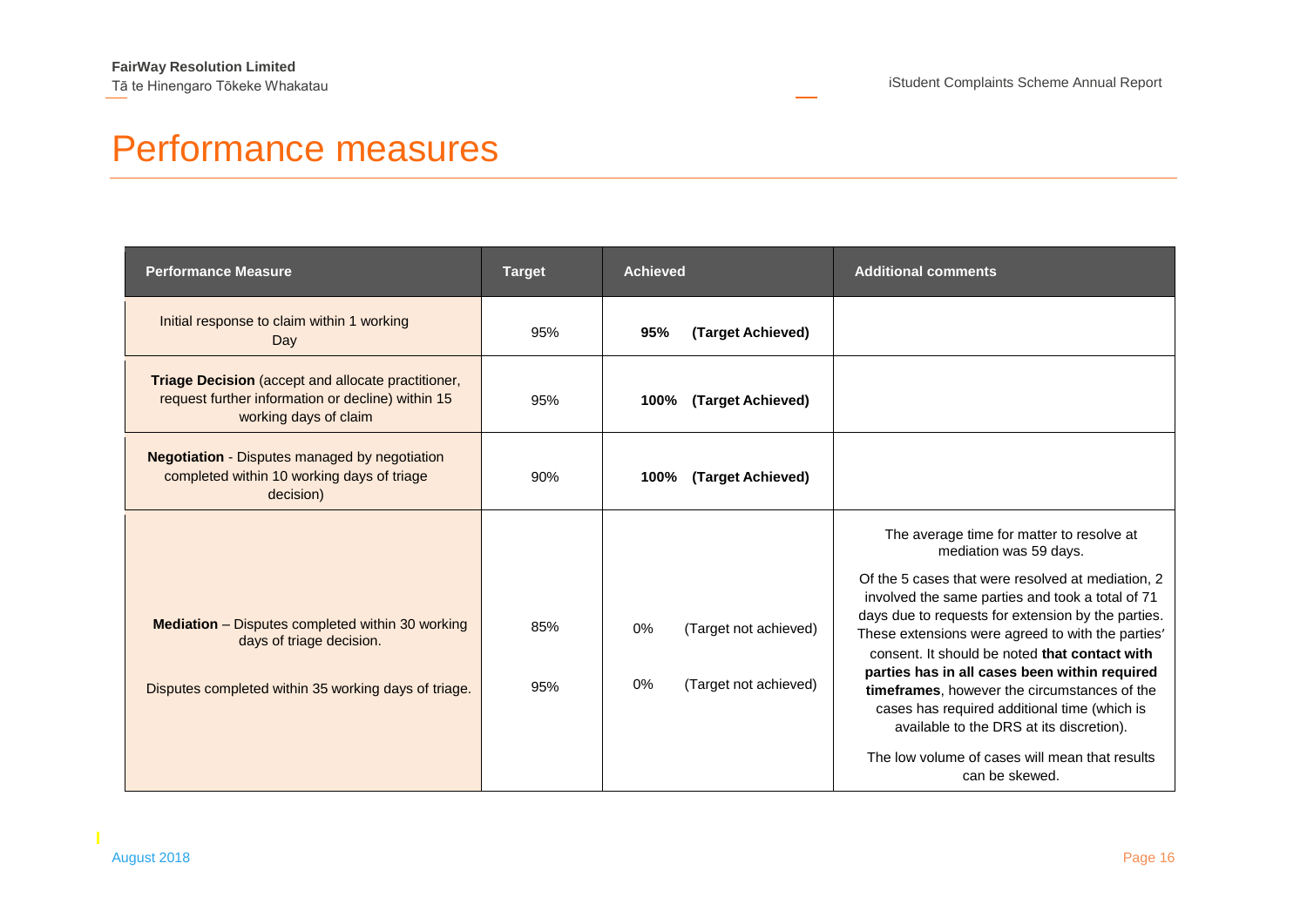| <b>Performance Measure</b>                                                                                  | <b>Target</b>    | <b>Achieved</b> |                                       | <b>Additional comments</b>                                                                                                                                                                                          |
|-------------------------------------------------------------------------------------------------------------|------------------|-----------------|---------------------------------------|---------------------------------------------------------------------------------------------------------------------------------------------------------------------------------------------------------------------|
| <b>Adjudication</b> – Disputes completed within 30<br>working days of decision to involve an<br>adjudicator | 85%              | 46%             | (Target not achieved)                 | The average length of time for adjudication was<br>33 working days.<br>It should be noted that <b>contact with parties</b><br>has in all cases been within required<br>timeframes, however the circumstances of the |
| Disputes completed within 60 working days<br>of the decision to involve an adjudicator                      | 95%              | 93%             | (Target not achieved)                 | cases has required additional time (which is<br>available to the DRS at its discretion).<br>The low volume of cases will mean that results<br>can be skewed.                                                        |
| <b>Service Quality - At least 75% of disputes are</b><br>resolved by Consensual measures                    | 75% or more      | 72%             | (Target not achieved)                 | Whilst a significant increase on last year's<br>performance was achieved, a higher than<br>anticipated proportion of cases have progressed                                                                          |
| Less than 10% of adjudication decisions are<br>modified by the District Court under section<br>238L(3)      | Less than<br>10% |                 | No modifications<br>(Target Achieved) | to adjudication. It is felt that some students may<br>be happy to proceed to adjudication rather than<br>settle (or withdraw) at mediation.                                                                         |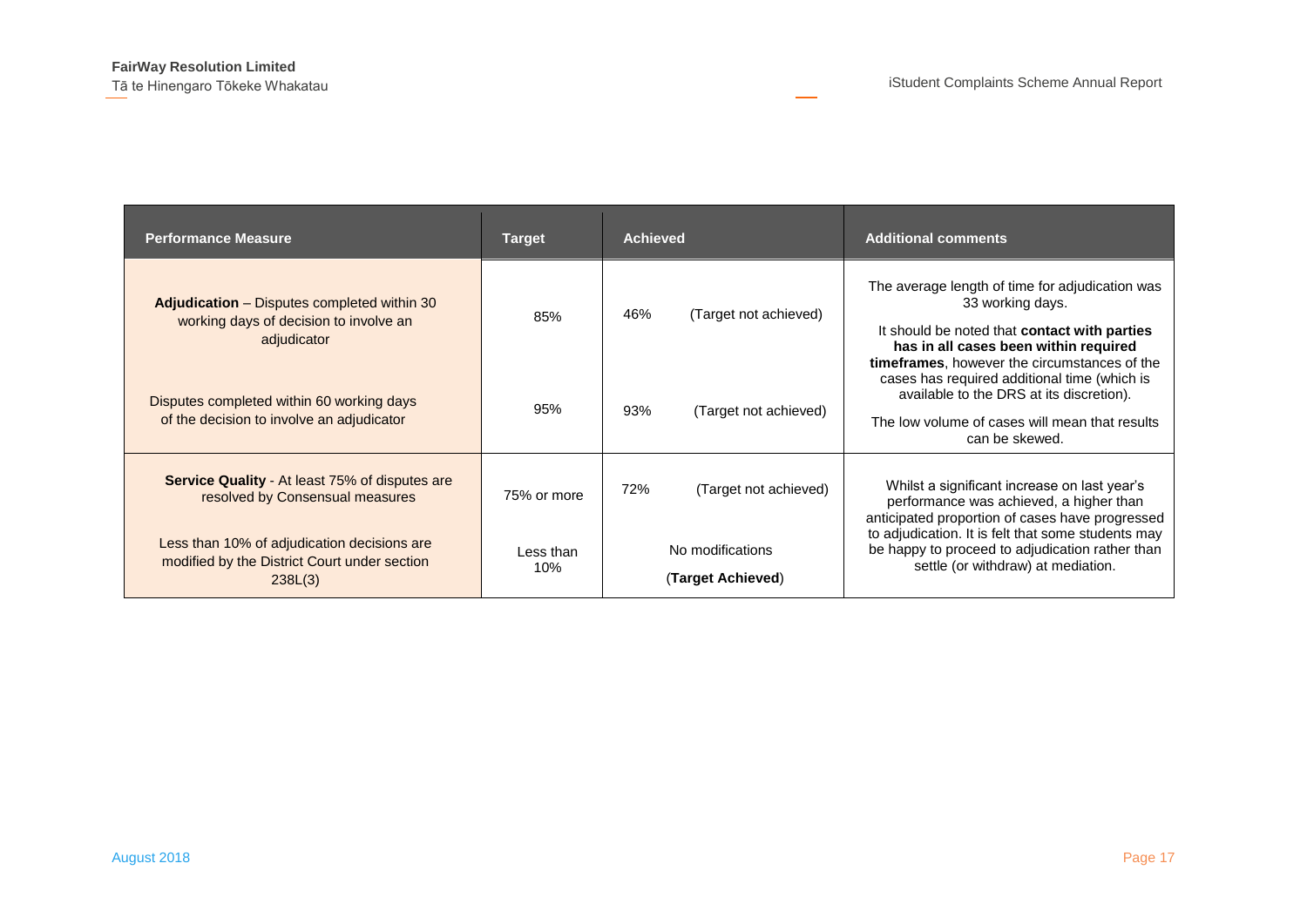# <span id="page-17-0"></span>Satisfaction with iStudent Complaints

Feedback is sought from parties using the scheme by way of Satisfaction Surveys sent at the end of the dispute process. This year a number of enhancements were made to the satisfaction survey process. Since moving to a more streamlined online service there has been an improvement in response rate (30%) compared to 25% for the previous year.

#### Overall satisfaction

| Overall, how satisfied are you with the service you received from iStudent? | <b>Totals</b> |
|-----------------------------------------------------------------------------|---------------|
| Very satisfied                                                              | 9(56%)        |
| Satisfied                                                                   | 6(38%)        |
| <b>Neutral</b>                                                              | $0(0\%)$      |
| <b>Dissatisfied</b>                                                         | $0(0\%)$      |
| Very dissatisfied                                                           | 1(6%)         |
| Don't know                                                                  | $0(0\%)$      |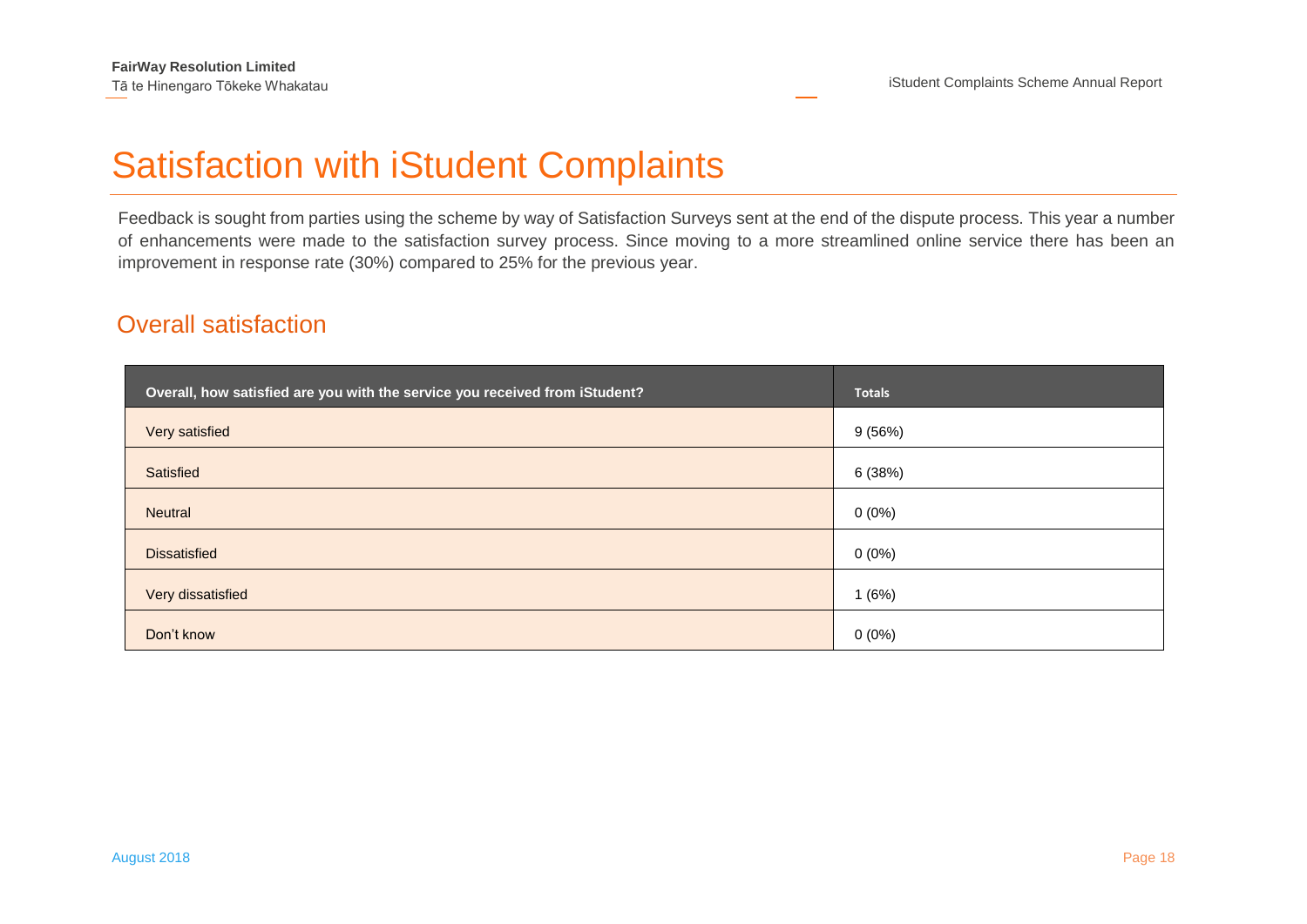#### About our team

| Thinking about team members you interacted with, how strongly do you agree or disagree that they? |                           |  |  |  |
|---------------------------------------------------------------------------------------------------|---------------------------|--|--|--|
| Listened to you and understood your views?                                                        | 94% agree/strongly agree  |  |  |  |
| Were friendly and courteous?                                                                      | 100% agree/strongly agree |  |  |  |
| Gave you all the information you needed about the dispute resolution process?                     | 100% agree/strongly agree |  |  |  |
| Were knowledgeable and able to answer your questions?                                             | 100% agree/strongly agree |  |  |  |
| Were able to handle your query efficiently?                                                       | 87% agree/strongly agree  |  |  |  |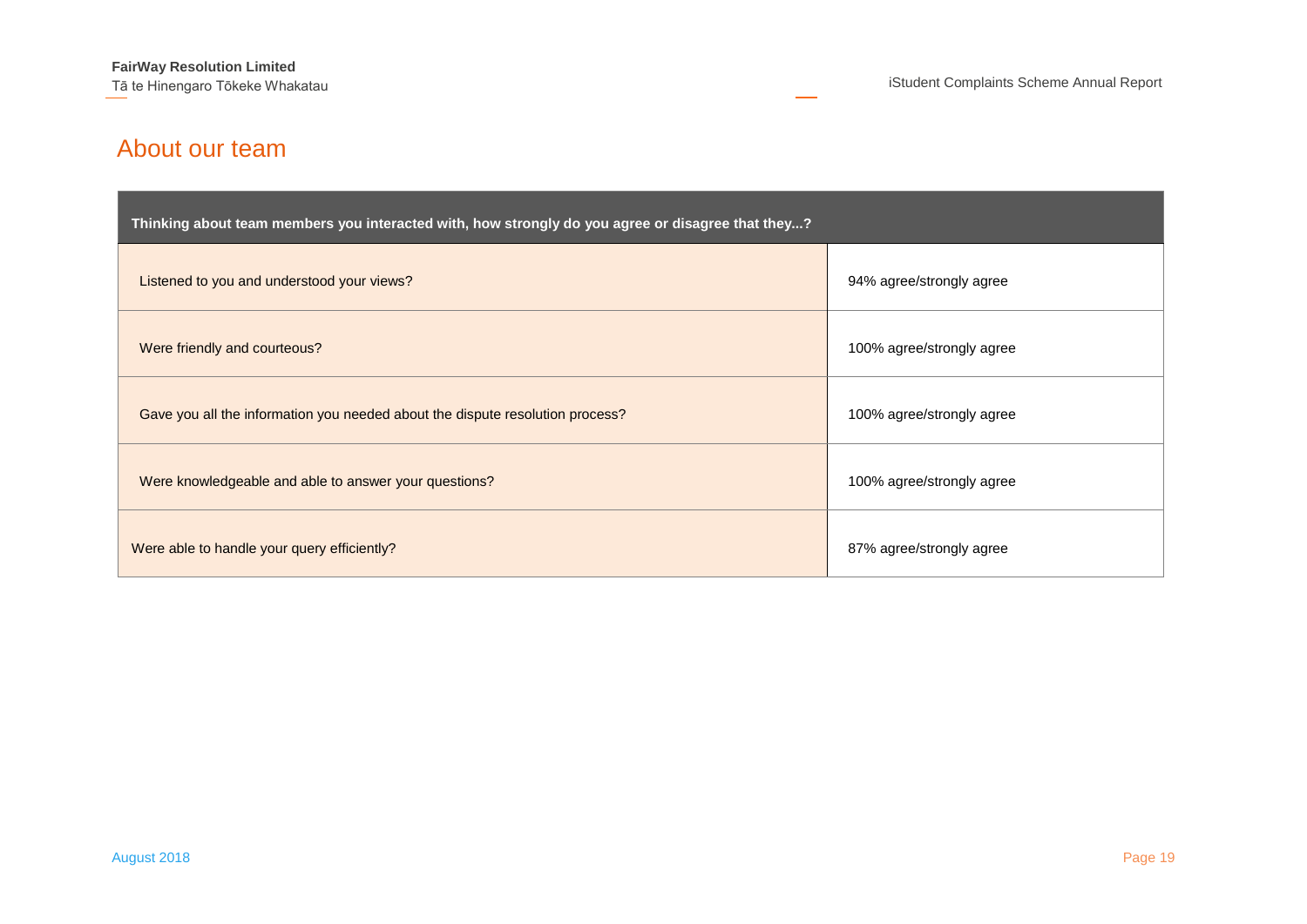## About the process

| How strongly do you agree or disagree with the below statements about your experience?                   |                           |  |  |  |
|----------------------------------------------------------------------------------------------------------|---------------------------|--|--|--|
| The process was fair and impartial                                                                       | 93% agree/strongly agree  |  |  |  |
| I had a good understanding of the process and how long it would take                                     | 93% agree/strongly agree  |  |  |  |
| I was kept well informed of what was going to happen, eg. Delays, changes, how the process would<br>work | 100% agree/strongly agree |  |  |  |
| The time taken for the process was reasonable                                                            | 80% agree/strongly agree  |  |  |  |
| I understood the outcome                                                                                 | 73% agree/strongly agree  |  |  |  |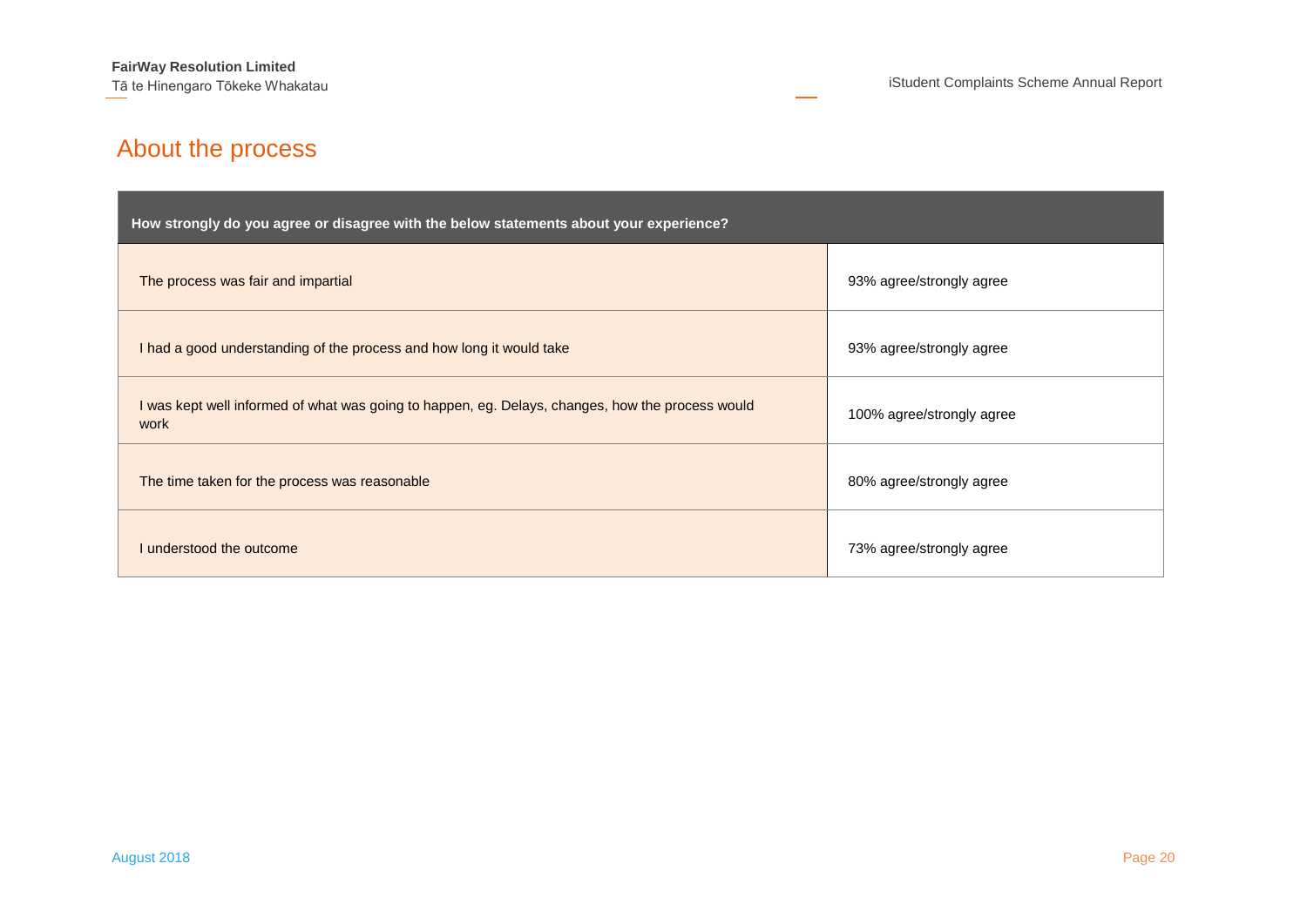## Anecdotal feedback

#### **From students**

|                                   | "Quick responses, easy-to-understand English, the result that I wanted."                                                                                                                                                                         |  |  |  |  |
|-----------------------------------|--------------------------------------------------------------------------------------------------------------------------------------------------------------------------------------------------------------------------------------------------|--|--|--|--|
| "Simple & clear."                 |                                                                                                                                                                                                                                                  |  |  |  |  |
|                                   | "Everything went smoothly and the resolution seemed fair and just to all."                                                                                                                                                                       |  |  |  |  |
|                                   | "I believe the outcome was fair, however the process was rather long."                                                                                                                                                                           |  |  |  |  |
|                                   | "All good! iStudent helped me to make resolution with my provider Many thanks to staffs of iStudent."                                                                                                                                            |  |  |  |  |
|                                   | "Clear and timely communication for all parties involved."                                                                                                                                                                                       |  |  |  |  |
|                                   | "Fair treatment by all members of iStudent complaints staff, and a clear explanation of the process."                                                                                                                                            |  |  |  |  |
|                                   | "Effecient mediation process and result."                                                                                                                                                                                                        |  |  |  |  |
|                                   | "Fair and timely communication."                                                                                                                                                                                                                 |  |  |  |  |
|                                   | "Very good experience. iStudent helped me solve my case. Mr. Richard Hazelwood was very attentive, he understood the situation, and helped me to solve<br>the problem. Thank you very much for your commitment and dedication. Congratulations!" |  |  |  |  |
| "Efficient, timely and sensible." |                                                                                                                                                                                                                                                  |  |  |  |  |
|                                   | "Answered questions thoroughly, able to get back to me within reasonable time frames. Great friendly contacts. :)"                                                                                                                               |  |  |  |  |
|                                   | <b>From providers</b>                                                                                                                                                                                                                            |  |  |  |  |
|                                   | "Clear mediation and fair approachit was a complex case that pushed all of us, so thanks."                                                                                                                                                       |  |  |  |  |
|                                   | "Your team are always friendly and very knowledgeable, service is always fair."                                                                                                                                                                  |  |  |  |  |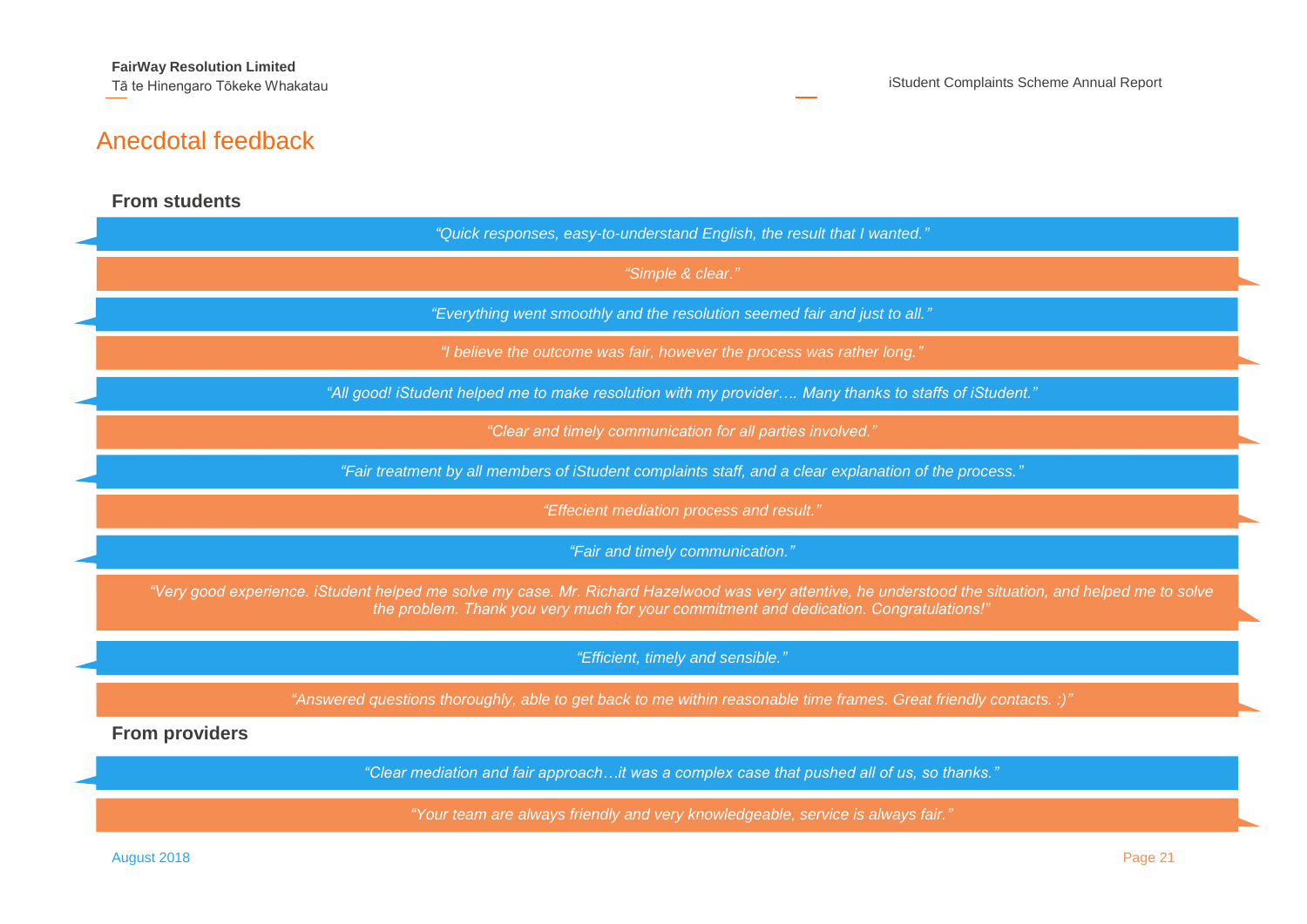## Complaints regarding iStudent Complaints

No formal complaints were received concerning iStudent Complaints during the reporting period.

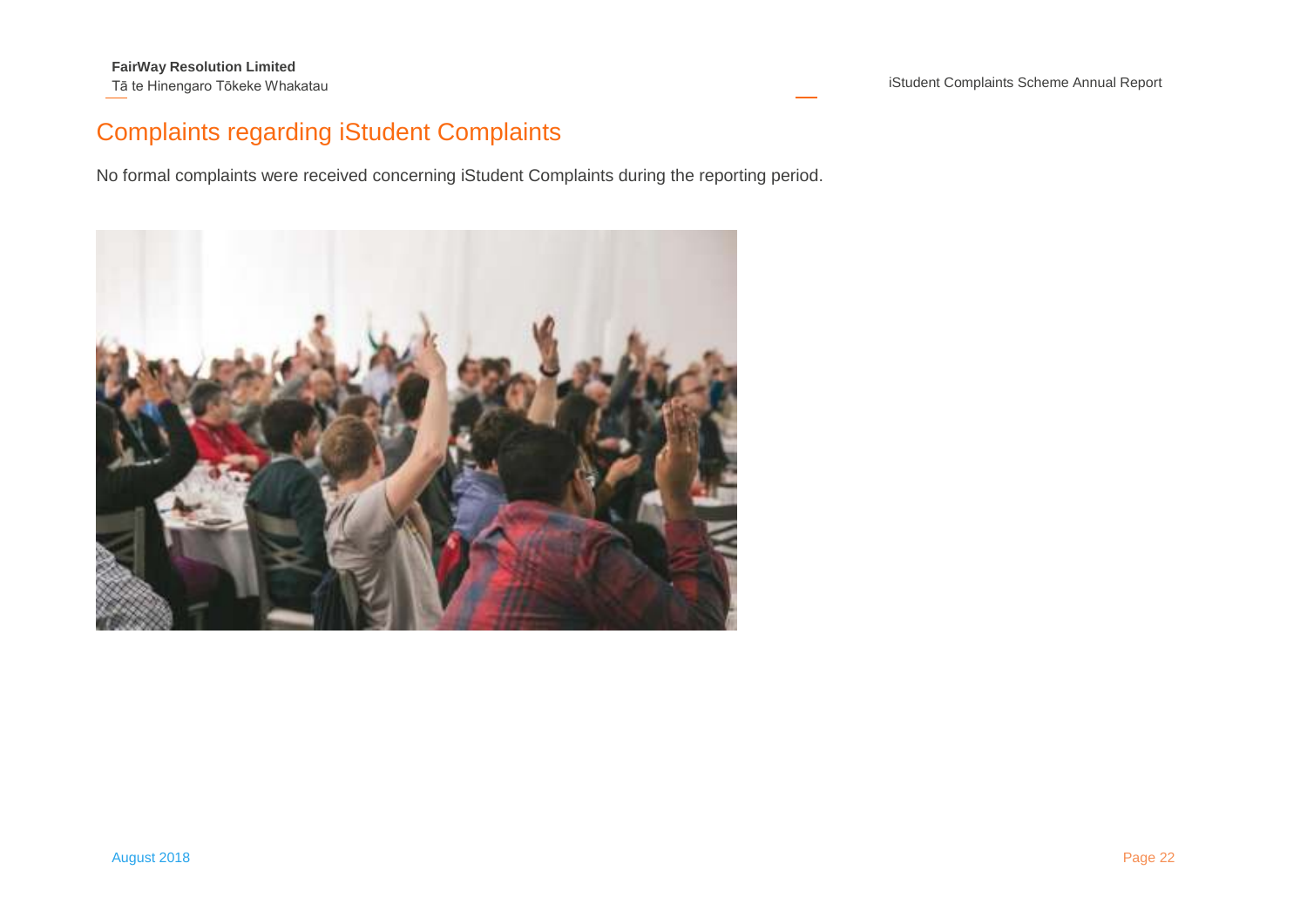# <span id="page-22-0"></span>Raising awareness of iStudent Complaints



Through our communications and marketing activities, we are promoting awareness of iStudent Complaints amongst our core audience groups, increasing access to our services and establishing iStudent Complaints as a trusted brand.

We took a layered approach to our promotional activities.

Overall, our primary focus in 2017/18 was to 'influence the influencers.' Education providers can distribute promotional materials to international students when they enrol. They are also the first point of contact for resolving a complaint so they can reach international students directly at the time when they might need iStudent Complaints.

By raising the awareness of iStudent Complaints amongst the teams handling international students on site, we have a greater opportunity to raise the overall awareness amongst education providers and international students, and also to reach the students who need our services at the right time.

Our secondary focus was on building awareness amongst international students. We have embraced promoting New Zealand as a wonderful place to study, while building awareness that iStudent Complaints is here to help should they ever need it.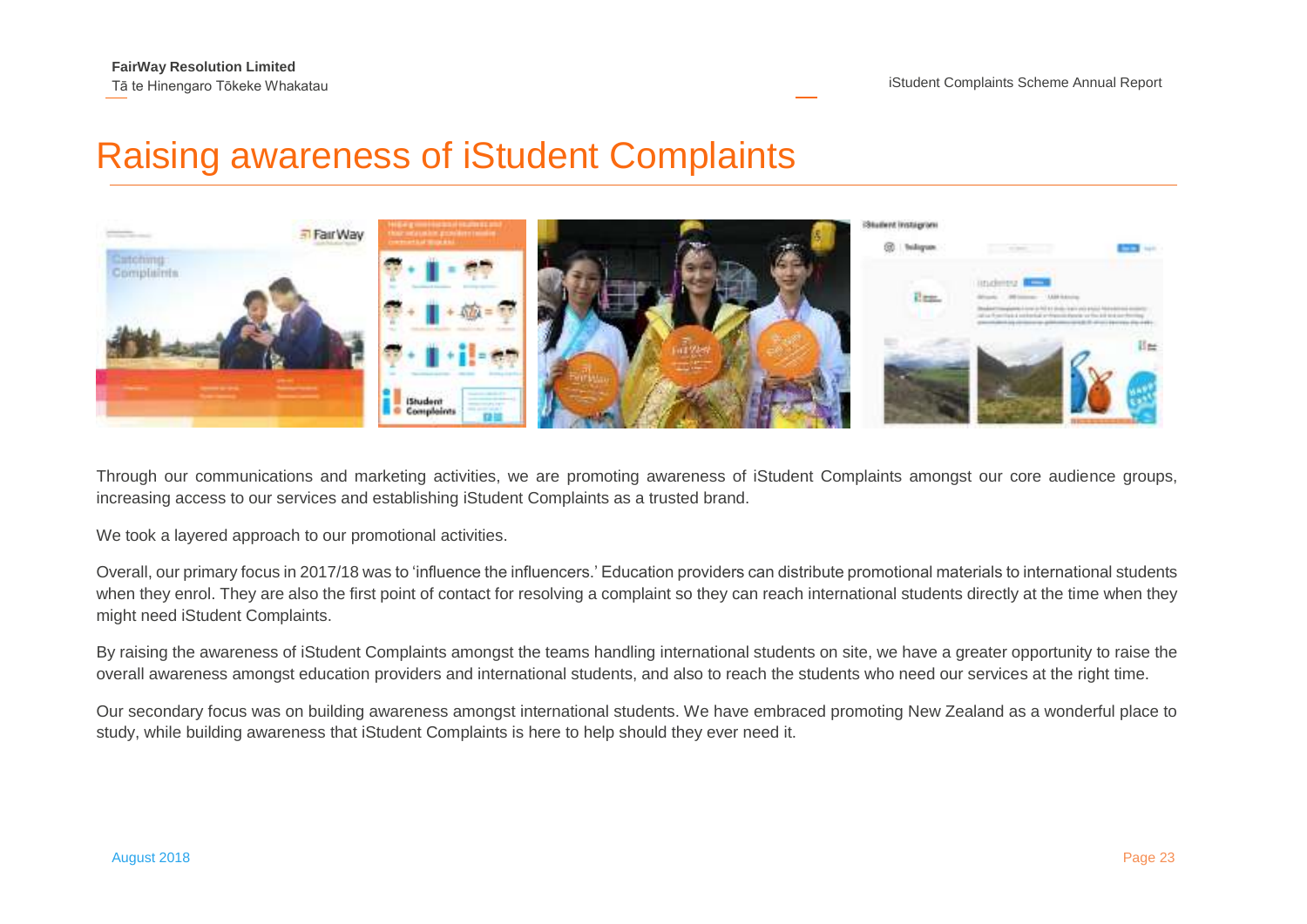#### Email newsletters

Education providers who are signatories to the Education (Pastoral Care of International Students) Code of Practice 2016 were identified as a target audience for iStudent Complaints in 2017/18.

We developed a series of email newsletters to build awareness and engagement with this audience group.

| <b>Newsletter</b>                                                        | <b>Date</b>      |
|--------------------------------------------------------------------------|------------------|
| iStudent Complaints - Who are we?                                        | 27 November 2017 |
| iStudent Complaints - What we do?                                        | 29 January 2018  |
| Is information about iStudent Complaints available to your students?     | 4 April 2018     |
| Invite to Join iStudent Complaints for the 'Catching Complaints' Webinar | 11 April 2018    |

#### Webinar – "Catching Complaints"



Our newsletter series culminated with an invitation to attend a webinar to learn more about iStudent Complaints and how to handle complaints internally.

92 people registered for the first iStudent Complaints webinar "Catching Complaints" and more than 40 people attended on the day of the presentation.

All who registered were also able to watch a recording of the Webinar.

Feedback and engagement on the day was very positive.

Following our webinar, we received invitations to present to education providers and international student organisations.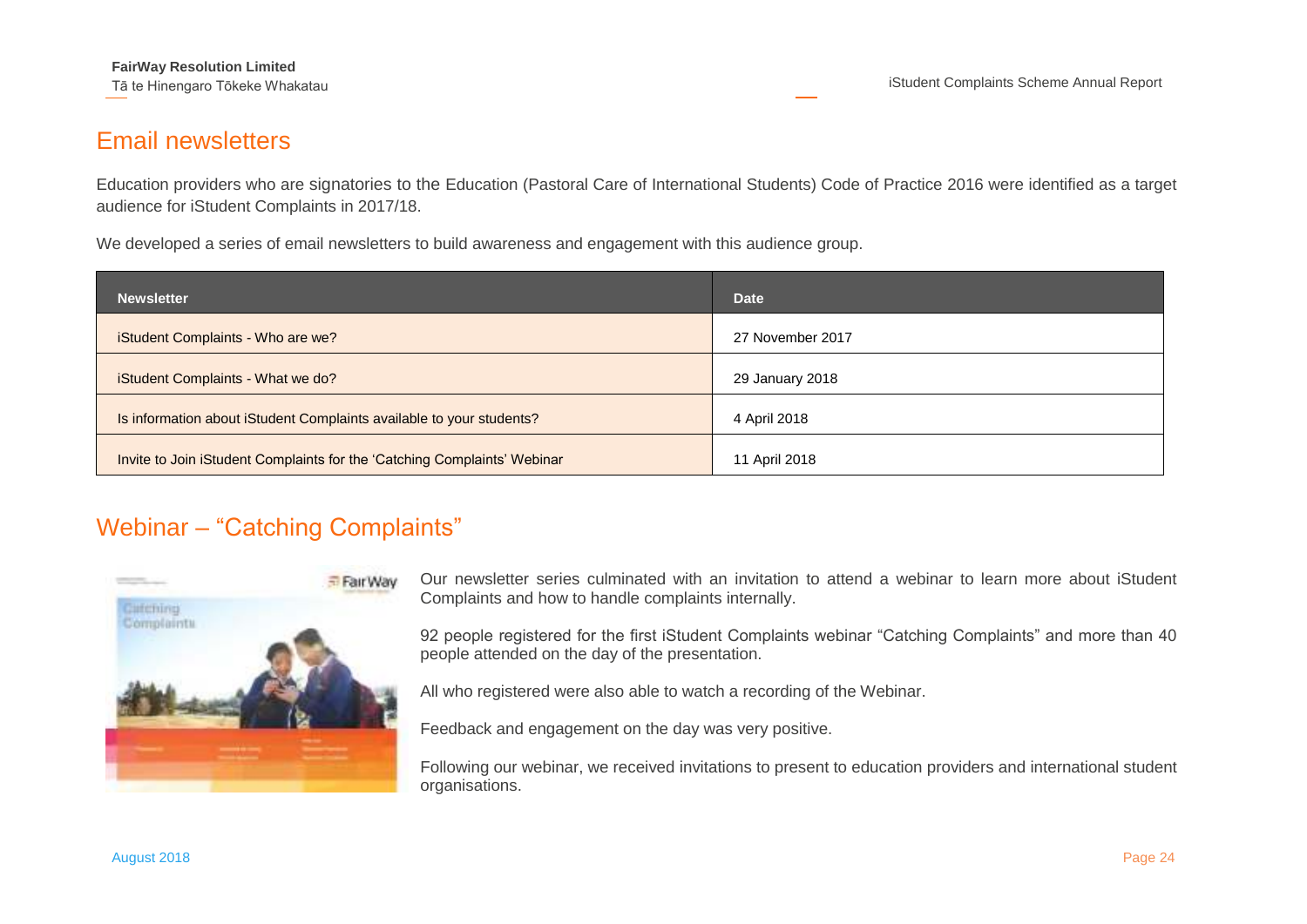#### Poster



The [Education \(Pastoral Care of International Students\) Code of Practice 2016](http://www.legislation.govt.nz/regulation/public/2016/0057/latest/DLM6748147.html) outlines the responsibilities of education providers. This includes a [marketing and promotion provision](http://www.legislation.govt.nz/regulation/public/2016/0057/latest/DLM6748313.html?search=sw_096be8ed8161b551_promotion_25_se&p=1) which states that each signatory must ensure that international students receive, as a minimum, information about the International Student Contract Dispute Resolution Scheme.

Focusing on the needs of students who may not speak English as a first language, we developed a simple and visual 'formula' about education in New Zealand and what to do if you they have a dispute or issues with their education provider.

To help providers meet this obligation, we developed a poster for education providers to display.

Digital copies of the poster were distributed as part of our email campaign, and our poster is also available on the iStudent Complaints website.

#### Article

As part of our wider promotional activities, Denise Evans who is the Client Director of iStudent Complaints published an article entitled "Adjudication and Aristotelian Justice" on the FairWay website.

This article considered the true meaning of justice and its role in the adjudication process, using the iStudent Complaints scheme as an example.

This article is available online:

<https://www.fairwayresolution.com/resources/whats-new/adjudication-and-aristotelian-justice>

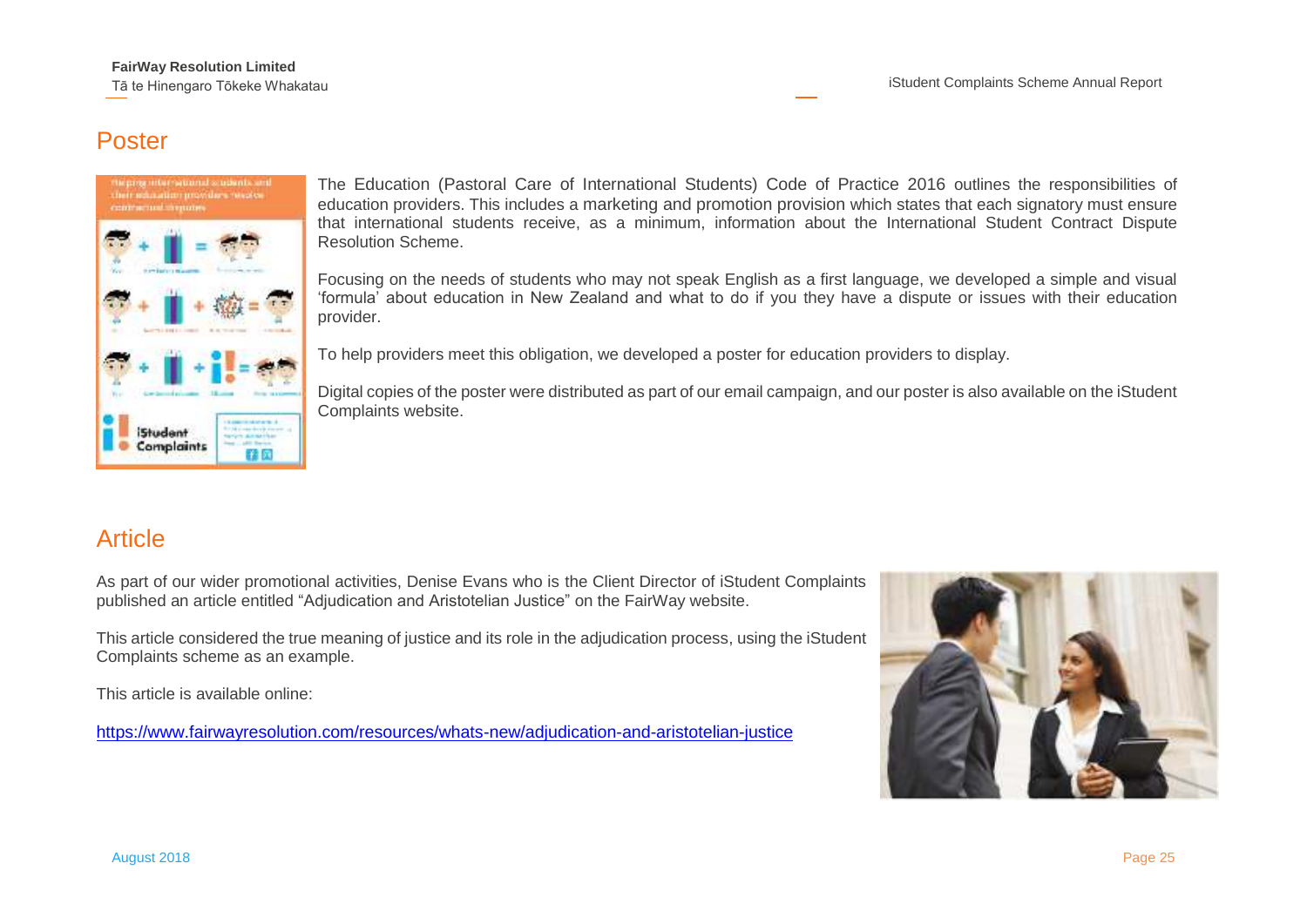#### Events

#### **8 April Auckland International Cultural Festival**



FairWay and iStudent Complaints had a very successful day reaching out to the community of Auckland at the International Cultural Day held at the War Memorial Park, Mt Roskill.

This is the third year we have participated, and the festival continues to grow in size and diversity.

#### **2017 and 2018 ANZELA Conferences**

iStudent Complaints attended the Australia & New Zealand Education Law Association (ANZELA) Conference in Sydney last October.

Denise Evans presented a paper at the ANZELA Conference entitled '[Turning Grizzles Into Gold](http://www.fairwayresolution.com/resources/whats-new/turning-grizzles-into-gold)' based on her experience and findings from iStudent Complaints.

We have also been accepted to present a paper entitled 'Going with the grain when resolving education disputes: An education law discussion' at the upcoming 2018 ANZELA Conference.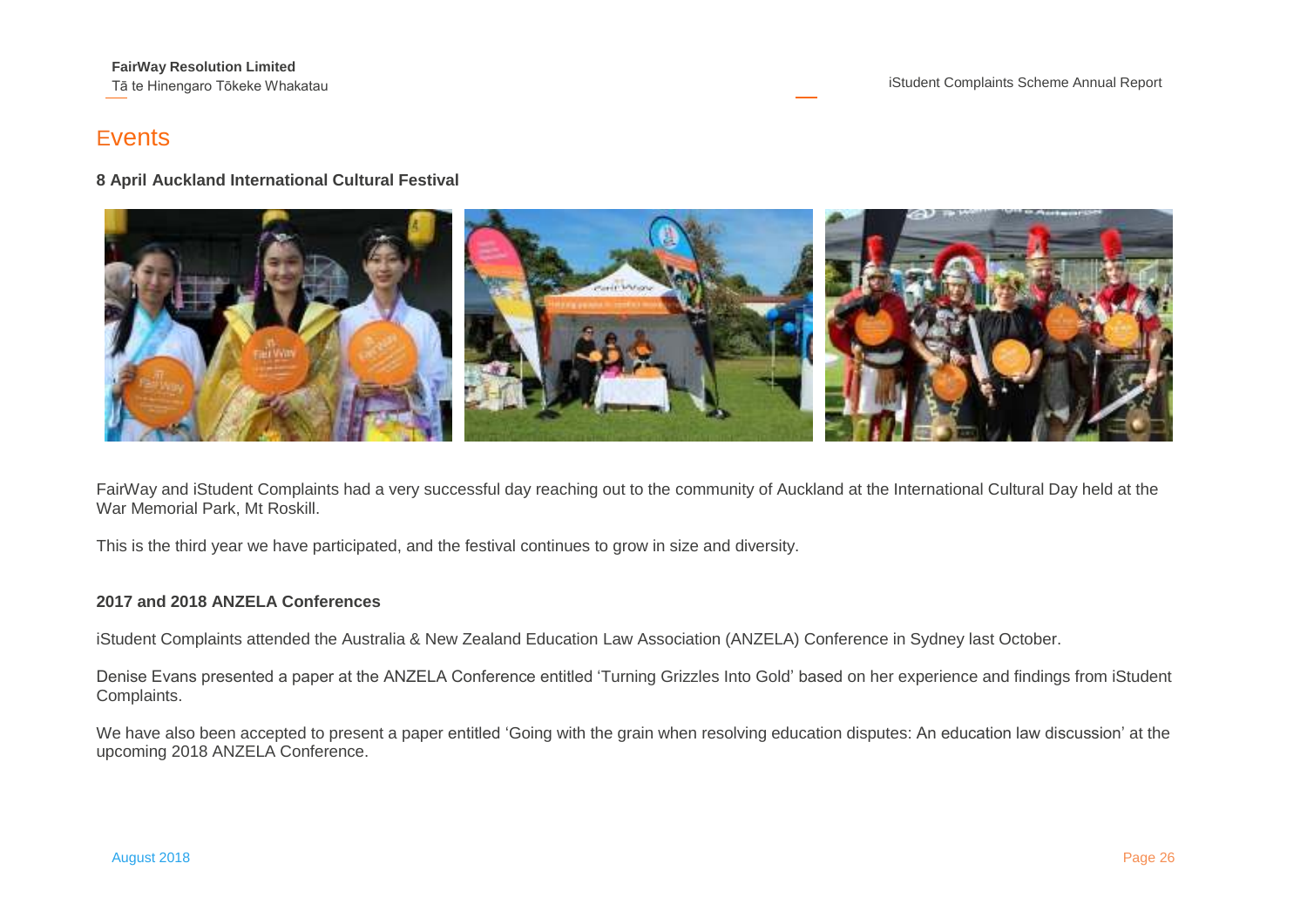**FairWay Resolution Limited**

#### **Provider meetings**

Our focus over the last year has been to connect with providers in order to give them insight into the process iStudent Complaints offers and how the service is of benefit to them and their students.

We met with some of our providers in Auckland to discuss their experience with the iStudent Complaints process and have incorporated this feedback into our learning.

We presented on iStudent Complaints to provider members of Christchurch Educated. The providers were very interested in the focus on self-determination and the way iStudent supports both providers and students in reaching an agreement that satisfies the needs of both.

We have also met with SIEBA and ITENZ and these meetings have been invaluable in understanding how we will work together going forward.



#### Privacy statement

Embracing this year's Privacy Week theme 'from principles to practice', we looked at ways we could improve on one of the foundations of all our privacy work – our privacy statement.

For our iStudent Complaints customers, who may not speak English as a first language, we decided that some visual cues would make it easier for our customers to read and understand this information.

We designed some icons which have been added to the iStudent Complaints online privacy statement.

We also revisited our online complaints form. We updated our disclosure and complainant declarations to provide greater clarity for our iStudent Complaints customers on how their information was going to be used in the process.

Privacy remains at the centre of everything we do here at FairWay and we are committed to protecting the privacy of all our customers.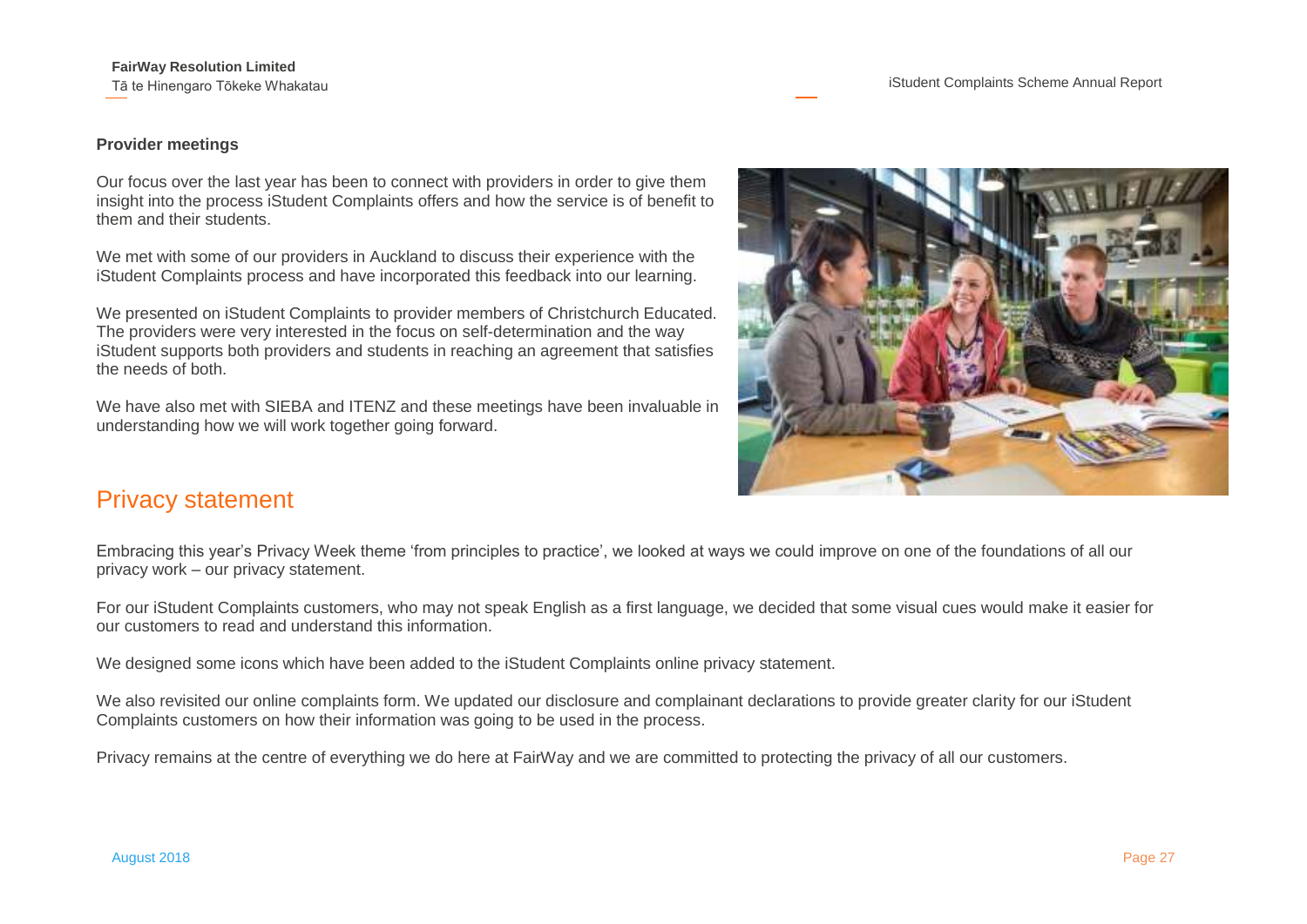#### iStudent Complaints website

#### **Website audience** is a strategies of the strategies of the strategies of the strategies of the strategies of the strategies of the strategies of the strategies of the strategies of the strategies of the strategies of the



We established an iStudent Complaints blog, to develop relevant and engaging content for international students and their families.

We maintain regular communications on our website, which are then shared through our social media channels to help international students, their families and their support networks to find the information they need.

Our blogs have included:

- 8 study tips for international students in NZ
- Key advice from the iStudent team about living in NZ for international students
- What international students should know about ANZAC day in New Zealand
- 12 of NZ's best easy day walks that international students must do
- Top 10 Kiwi words for objects that international students should learn
- Seven of the best 'Kiwi Kai' for international students to try
- Essential Te Reo Māori words for international students to learn.

Our website audience has grown, and we now have a regular following for the blog.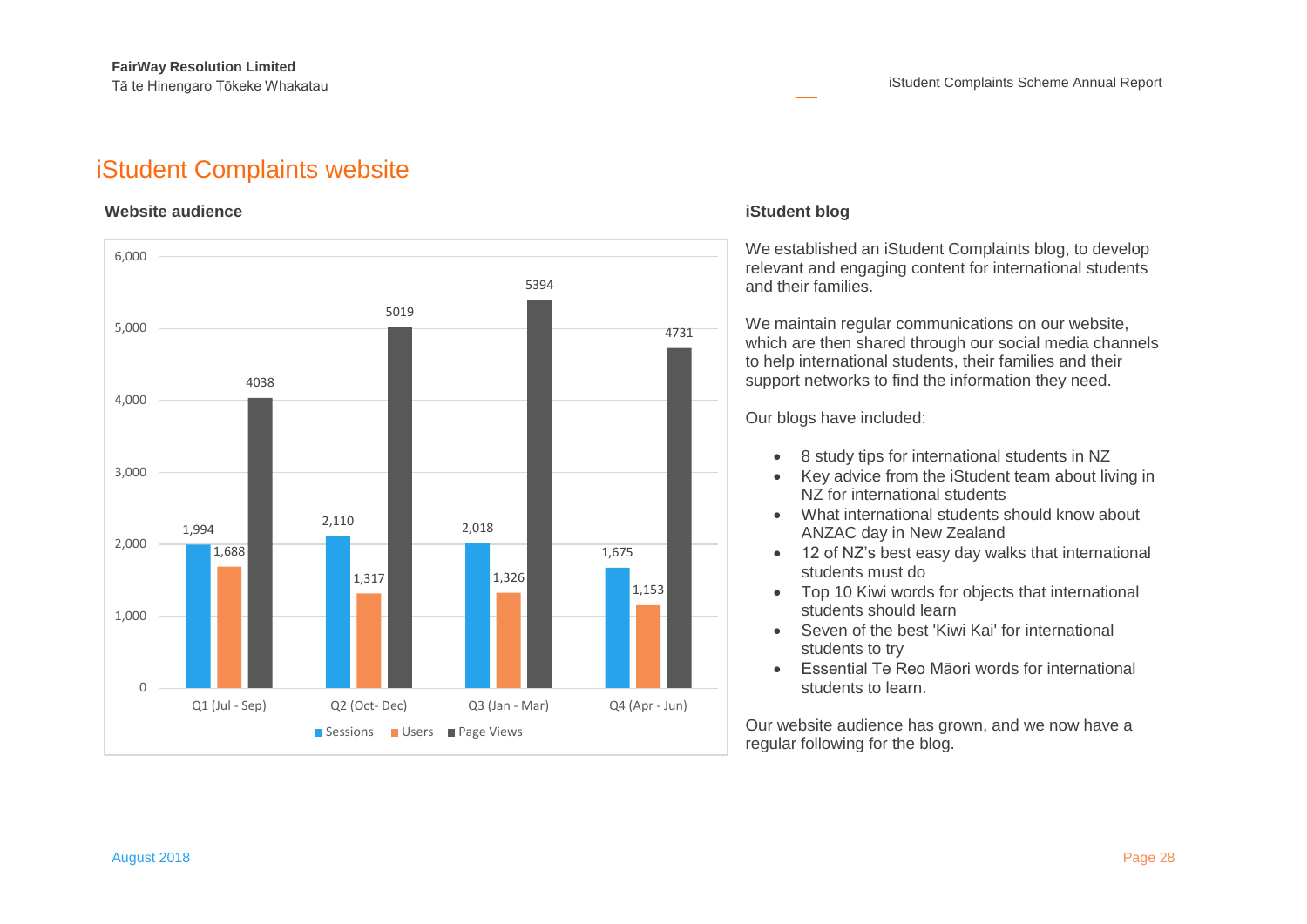#### Social media

Through our digital engagement, particularly by sharing a weekly blog for international students, we have grown our Facebook following to over 7,000 followers and we have consistently high engagement with our posts. As an example, our '11 best winter activities for international students to try in NZ' post from 28 June 2018 reached over 12,000 people and was liked by over 4,900 people.

#### <https://www.facebook.com/istudent.complaints/>

# NZ istudent complaints acted 4 now photos. ,,, **Him Published by Center General Art 28 June 19** 11 of the Heat Worker Activities for International Students for Try in New Zealand Clock here in partners with the con-

#### 2,487 43,977 97,009 133,275 0 20,000 40,000 60,000 80,000 100,000 120,000 140,000 Q1 (Jul - Sep) 2017 Q2 (Oct-Dec) 2017 Q3 (Jan - Mar) 2018 Q4(Apr - Jun) 2018

#### **Facebook post Facebook - impressions/views Facebook – likes, shares, comments**

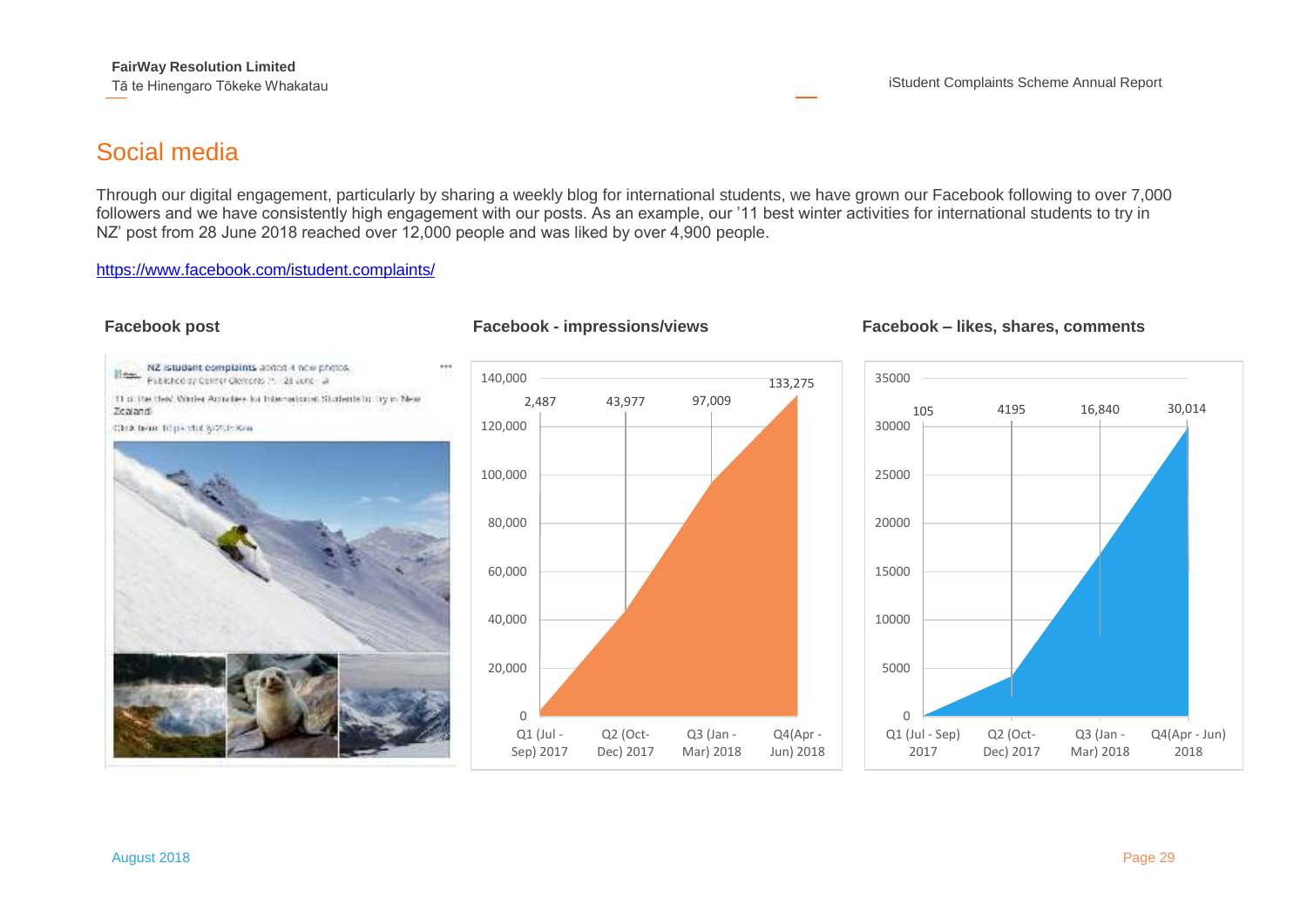#### Social media (continued)

Our iStudent Complaints Instagram page is also gaining popularity. We share images of New Zealand, and our iStudent Complaints blog. We now have 460 followers and our posts typically attract between 60 – 90 likes.

#### <https://www.instagram.com/istudentnz/>

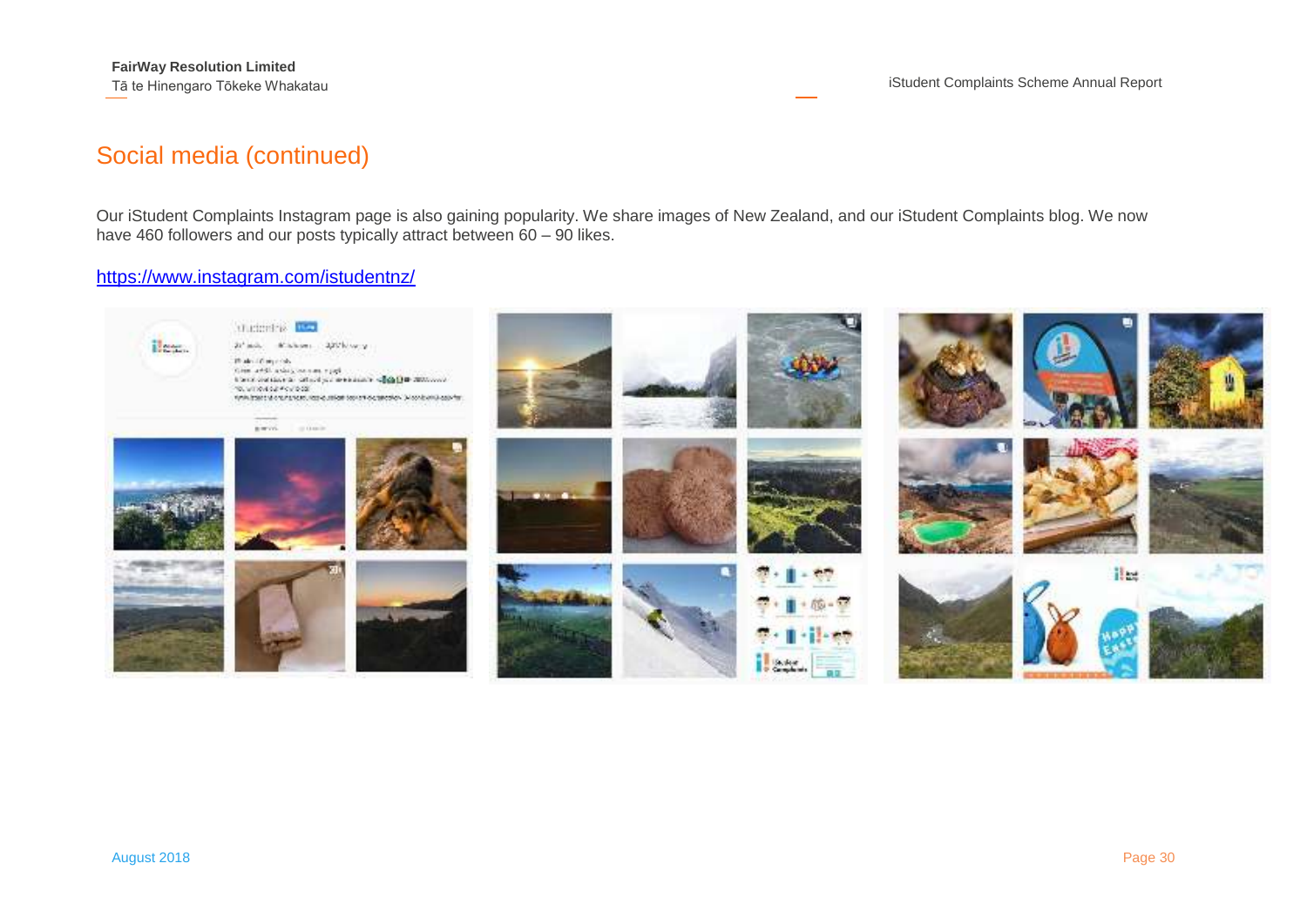# Looking forward

#### Plans for the year ahead

In the coming year, we plan to:

- Review the iStudent Complaints website.
- Present at education conferences including NZIEC (in conjunction with NZQA) and ANZELA.
- Focus on meeting with student groups to promote iStudent Complaints.
- Meet with student unions and international student support groups to connect with our international students.
- Continue to focus on the early resolution of disputes.